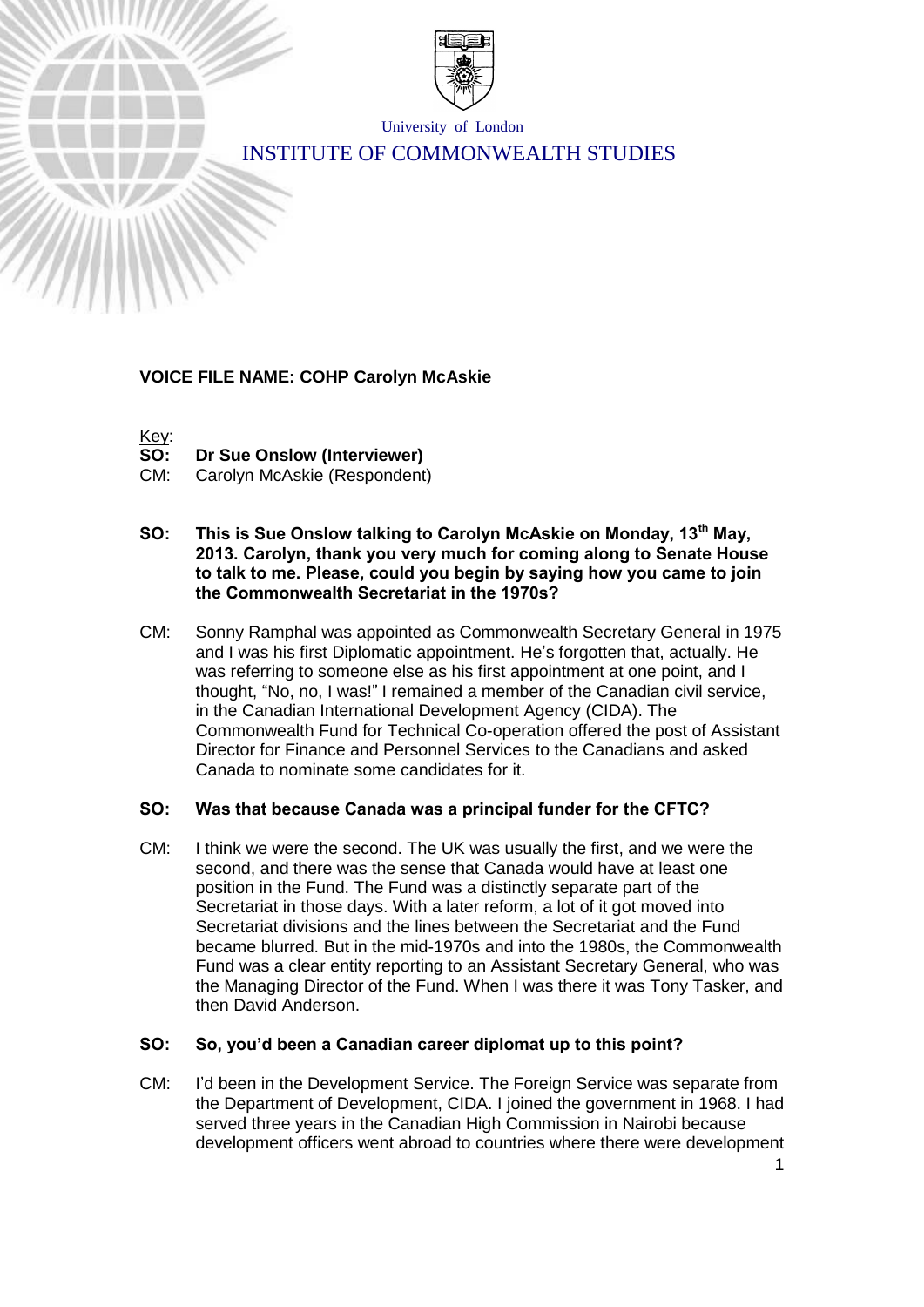programmes. I came back from Kenya, and this job was available. I applied for it and I was offered the job. I was far and away the youngest diplomatic officer in the Commonwealth Secretariat: mostly, they were men in their 50s and I was a 30-year-old woman. So, it was an unusual appointment.

## **SO: But you said that you were Sonny Ramphal's first diplomatic appointment: had you been head-hunted? Or were you the Canadian government's appointment?**

CM: No, the Secretariat chose from amongst the candidates that Canada put up. Canada put up candidates. We were all flown to London, we were interviewed and I was offered the post. And then, officially, I had to be appointed by the Secretary General, because I was diplomatic rank.

### **SO: So, what was your view of the Commonwealth and the Commonwealth Secretariat before you joined?**

CM: I didn't know very much about it. After working in Kenya, I wasn't very keen to stay in Ottawa, and when the job vacancy was posted in my department I started checking it out. I was UK-born: I was born in Glasgow, so I had UK roots. And I had served in Kenya. I was very interested in the multilateral sphere, and my studies were very much focused on political science with a focus on the United Nations. I thought it would be very interesting to work for a multilateral organisation like the Commonwealth. And I was used to multicultural environments, so the thought of going back to Canada and just working for the Canadians was unattractive. Then, at the Commonwealth Secretariat, I was able to work with people from all over the world.

## **SO: But from your initial description, you suggest that** – **in terms of diplomatic appointments** – **you were a young woman coming into a hierarchical, overwhelmingly male world?**

CM: Yes, looking back, I had no idea what a pioneer I was! Now I do. I just did it. I loved it. But I also know it wasn't easy, and I did not have the same influence that older male colleagues had.

#### **SO: So, what was the particular responsibility of the CFTC?**

- CM: The Commonwealth Fund for Technical Co-operation under the Managing Director managed all aspects of technical assistance in the Commonwealth. There was a Programme Department which looked after assistance to Africa, Commonwealth Caribbean, [and] Pacific Asia, and then my department – Finance and Personnel – which sounds like Headquarters administration. It wasn't. It actually ran the finances of the Fund as a whole. And the personnel side, which was my main responsibility, managed the selection and managing of the experts in the field. So, my job was to oversee a department within the Commonwealth Fund that recruited and managed all of the development expert contracts.
- **SO: In terms of the actual source funding as this was budget allocation were you involved in negotiations with the Canadian government, the British government, or the Australian government?**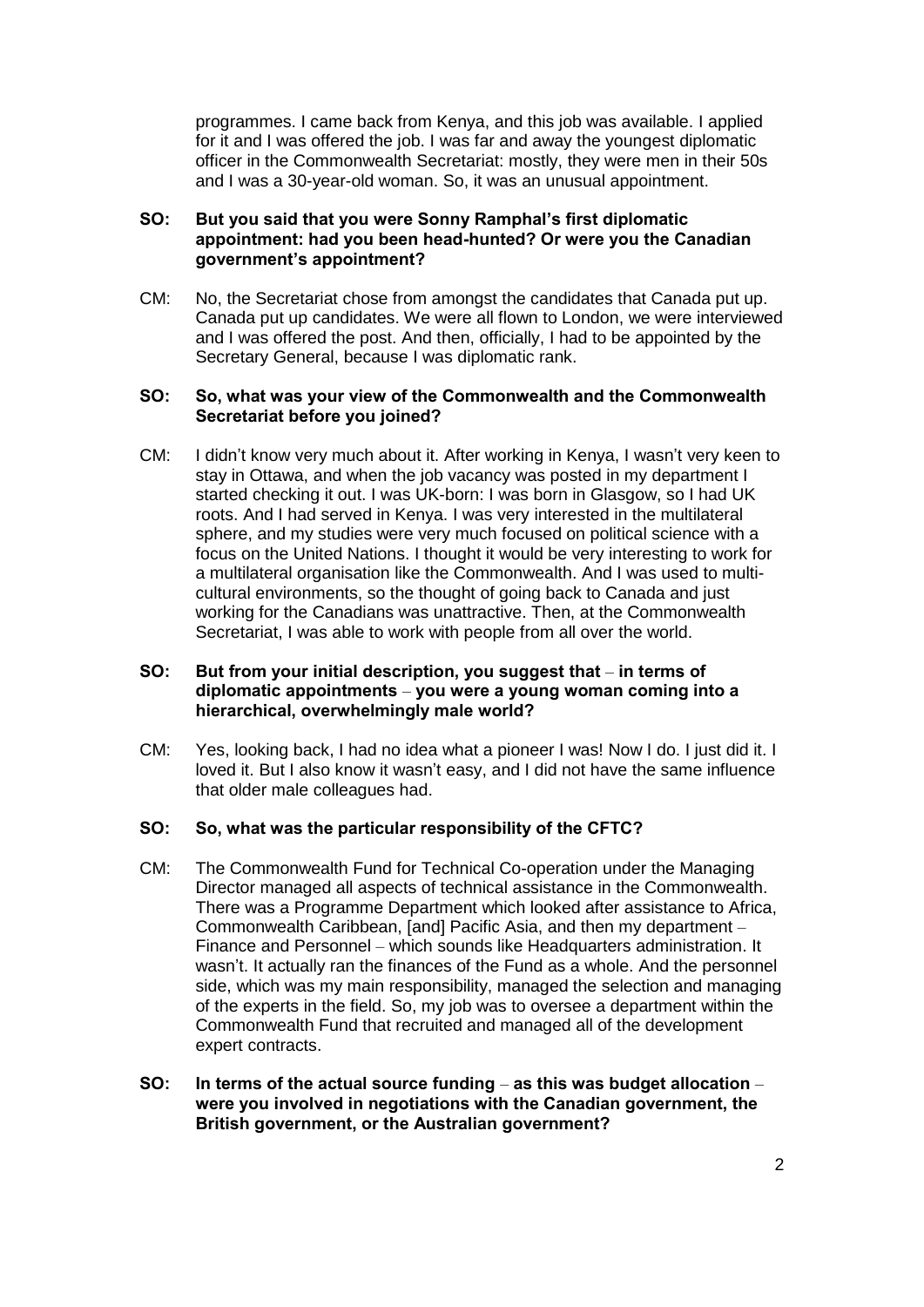- CM: Yes, we had to prepare funding proposals for the Fund as a whole on an annual basis. We didn't have to go out to get individual funding for projects. Are you familiar with the different contributions to the running of the Secretariat? The Secretariat budget proper was approved by the Finance Committee, and once the budget was prepared, everybody paid their percentage as an assessment. The Fund was a voluntary development fund, so all the members of the Commonwealth – if they wished to – could put money in the pot, but there was no obligation to pay a set amount. So, on an annual basis, we would prepare long-term rolling budgets to say, "This is the level of requests we're getting. This is what it costs us to keep people in the field and this is what we anticipate to have, and what typically would be in the future." It would be very much a fundraising document, and the Directors of the Fund and the Secretary General particularly and the Managing Director had, as a key responsibility, the constant appeal to Commonwealth members to put more money in the Fund, because the demands from developing countries were very high. Developing countries really liked the Fund because it was way ahead of the UN in that it used developing country experts as well as developed country experts. It wasn't a North-South thing. It was North-South and South-South.
- **SO: Carolyn, in that this was a voluntary fund and you were having to make applications to potential donor governments for ongoing financing of these projects, did that lend itself to short-term expert contracts rather than larger scale projects, because of financial limits?**
- CM: It was never set up as a project organisation. No, it was a source of human resources for newly emerging Commonwealth nations. It was set up at the time when the Commonwealth expanded and the new Commonwealth members were coming on board, and they would turn to the Fund to fill the job vacancy or to provide advisory services.

There was also a special unit within the Fund called the Technical Assistance Group (TAG), and they themselves were experts. They would go out and advise governments on constitutional law, on finance and tax matters. But the Fund proper would provide an advisor in the Department of Education or an expert in the audit line. And there were often tricky little political things. I remember one case – I don't know about the details, as it's a long time ago. The government of Tanzania had had a rather bad audit and there was a British expert in the British government, [but] they did not want – politically – to go to the UK and say, "Would you help us?" It was just too sensitive.

#### **SO: I was going to say! As the** '**former colonial power', it would have been problematic.**

CM: Right, so, they came to the Commonwealth Fund and as the Commonwealth Fund, we hired this guy in about 48 hours and had him out there. And he went as a Commonwealth expert.

#### **SO: Rather than as a British government official.**

CM: So, there were things like that that the Fund could do that were more sensitive. And there were some places where we had quite a large number of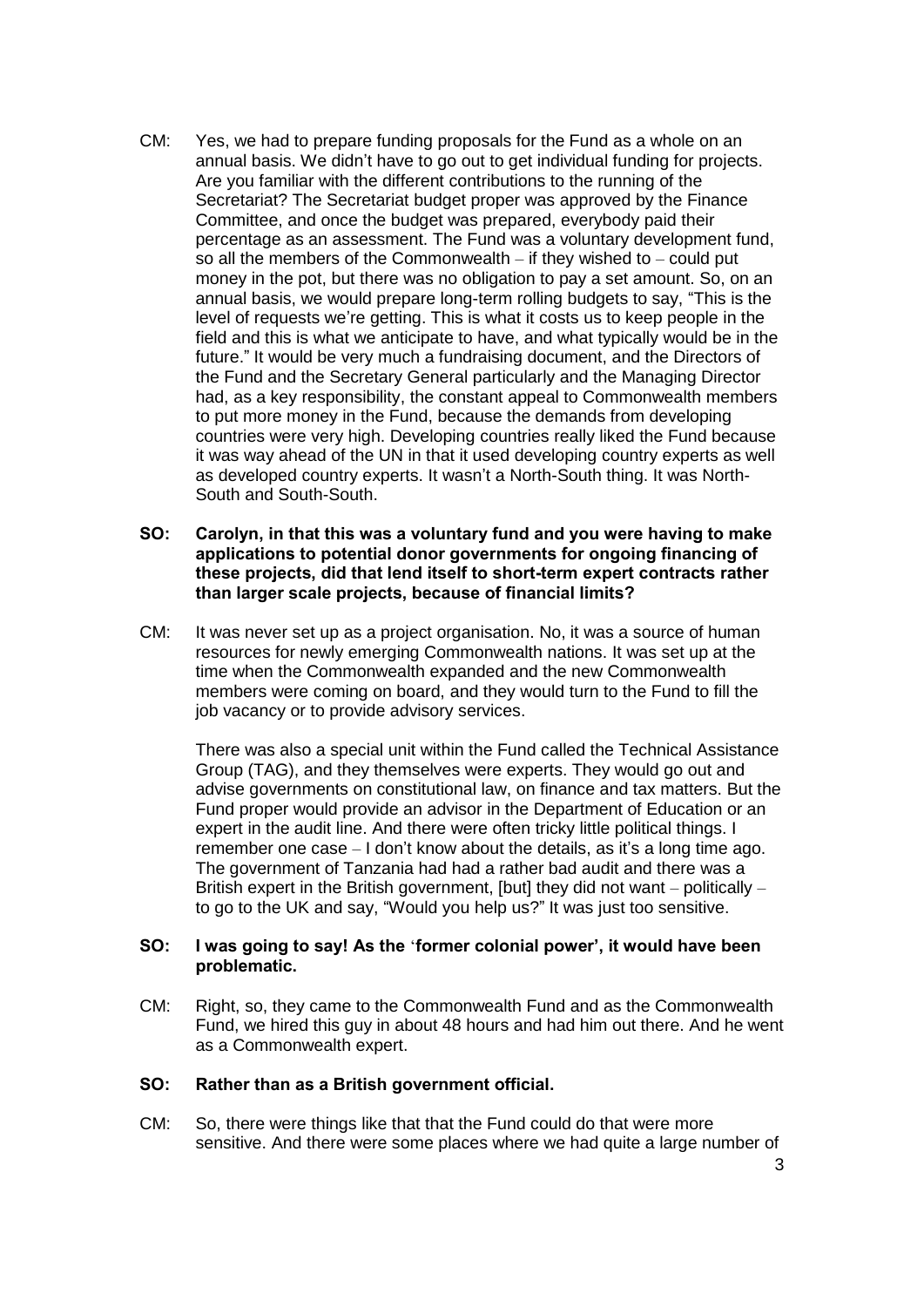experts – some of the Caribbean Islands, the Bahamas, Tanzania, Kenya, Sierra Leone...

## **SO: Given that the 1970s was also the third wave of decolonisation of the Pacific, was this also an expanding area of TAG activity?**

CM: Well, it was, and that's where the constitutional assistance came in. The Technical Assistance Group provided Commonwealth nationality constitutional experts to sit on the government side in their negotiations for independence with the UK government. One of the wonderful advantages of the Commonwealth was the shared law and shared legal systems, parliamentary systems, and government systems. And, so, a constitutional expert from India could sit on a team with Vanuatu and Kiribati and some of the smaller Caribbean Islands for the negotiations with the UK. Things like the Bougainville Agreement on copper, too, were negotiated by Commonwealth experts. Now, I'm not sure how Papua New Guinea became part of the Commonwealth…It must have been a British Territory…

## **SO: Papua New Guinea used to be an Australian mandate.**

- CM: That was it. So, that's why it came under the Commonwealth. Yes, thank you; you're quite right.
- **SO: In the same way that Niue was part of the New Zealand mandate in the Pacific. How much did your particular division benefit from the interest and focus of the Secretary General?**
- CM: The division directly?
- **SO: I'm just wondering about the way in which the Secretariat worked at the time: the way that organisations**' **or a particular division**'**s work can be influenced if there is particular interest, energy and focus from the top, which then emphasises particular areas and Divisions in their activities, while others just bumble along.**
- CM: There was an Export Market Development Division and I think it got much more interest from the senior management. They worked quite closely with the Economic Affairs Division of the Secretariat.

There were tremendous jealousies within the Secretariat for the fact that the Secretariat functional departments – Agriculture Division, Economic Affairs Division, Legal Division, [and] Health Division – had no discretionary money, because this was not approved in the Secretariat Budget. They themselves could provide advice to governments but they didn't have any discretionary funds.

## **SO: So, there was Divisional infighting for funding?**

CM: Well, except in those days it wasn't departmental infighting. The CFTC had a hard line around it. We had a *cordon sanitaire*. That's the explanation for what Emeka Anyaoku as the Secretary General did in realigning the divisions and breaking up reporting lines.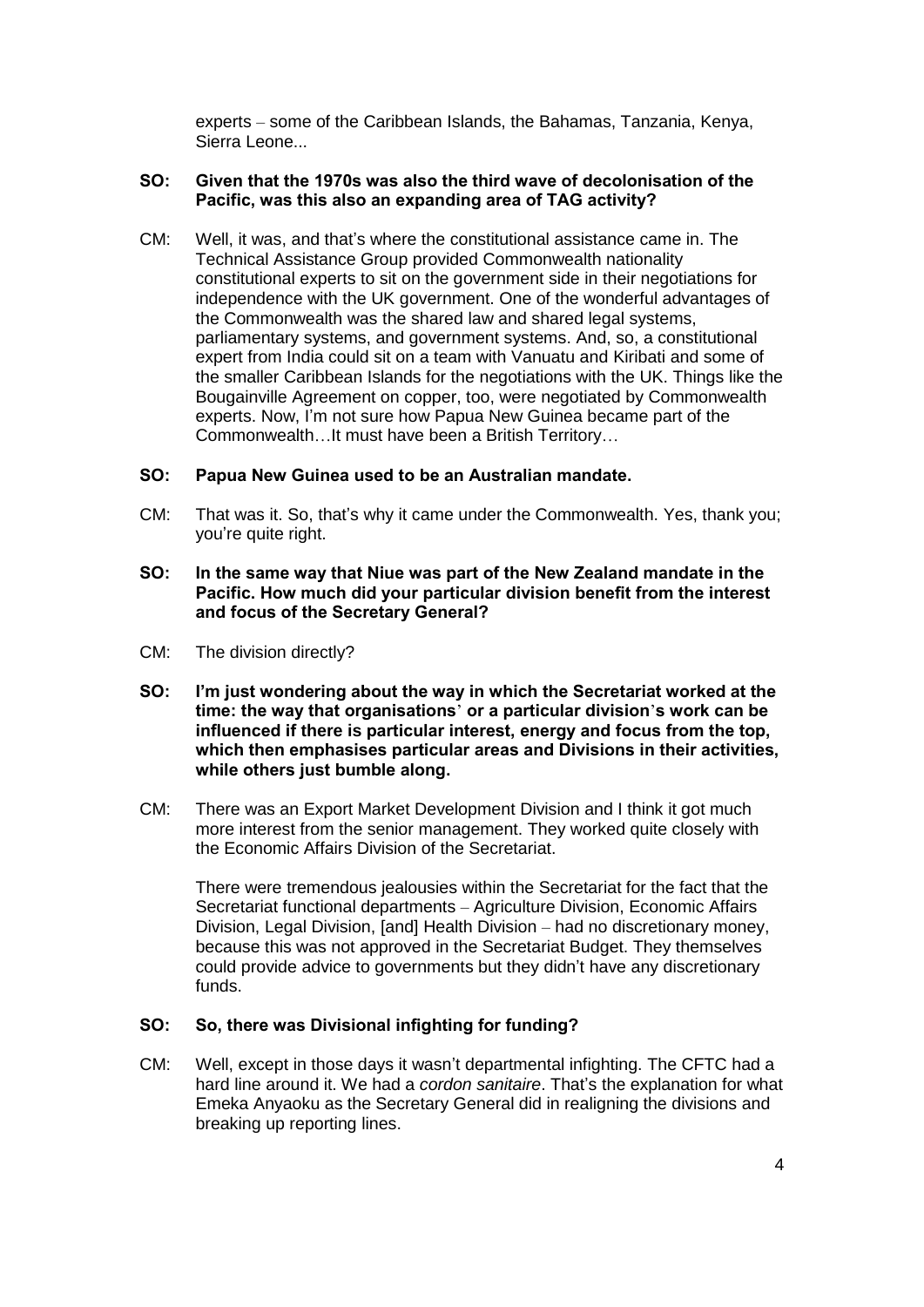## **SO: His autobiography,** *Inside the Modern Commonwealth***, sets this out very clearly.**

CM: And it was because they resented the fact that this money came just to the CFTC. We saw ourselves as the guardians of the poor. Our money was to provide funding for demands made by recipient countries, not by the Secretariat. The Secretariat couldn't say, "Well, we think we should do such and such," and dip their hand in the pot and go off and do it.

## **SO: So, these were recipient-led requests to CFTC?**

CM: Very much. It really was a wonderful recipient-led process, and the director of the division that I reported to, Ken Bain, was very good on protecting that. He was a New Zealander, via Fiji. He'd been in the Fiji Commonwealth service.

### **SO: How much of that was also a deliberate policy of nation-building by CFTC: to support state capacity and thereby to enhance sovereignty post-independence?**

CM: Oh, very much so. And it was one of the strengths of the Commonwealth that these countries saw the Commonwealth Fund – which was small amounts of money compared to UNDP or any donor relationship – but they saw it as theirs. And a lot of them contributed a little bit. If you look at the financial printouts of the time, you'll see all sorts of governments who would put money into the pot as well. Poor governments would put a couple of thousand quid into the Fund. That's different to their contributions to the Secretariat. You see, they had to contribute to the Secretariat. If you're the member of an organisation, you have to pay your dues – even if it's 0.02%. It's the same as in the UN. For example, Tonga pays a tiny amount and the US will pay 25% of the budget.

### **SO: Or not, since the US is in substantial arrears to the UN! So, this was very much an ethos of contributing to a** '**hardship fund', but then in the confident expectation that you would benefit?**

- CM: And you might even provide the odd expert, although it was more countries like Canada, the UK, Australia, New Zealand, India and Sri Lanka who provided expertise.
- **SO: In terms of expertise, did you have a particular pattern of appointment or did you have to make political choices? Were you going solely on identification of expert need, or did you have to be sensitive also to the question of, "Well, we've had so many Canadian experts. We need to balance this by so many Indian experts"? To a certain extent, all organisations are political.**
- CM: A little bit. There was a point at which somebody called the Commonwealth Fund, "Dial an Indian"! It was not political. It was supply and demand, given the number of educated, qualified Indians who were available for assignment and, with large levels of unemployment at home, far exceeded the numbers of people that would go from other countries. So, especially if you were looking for people with government experience, it was hard to spring loose from the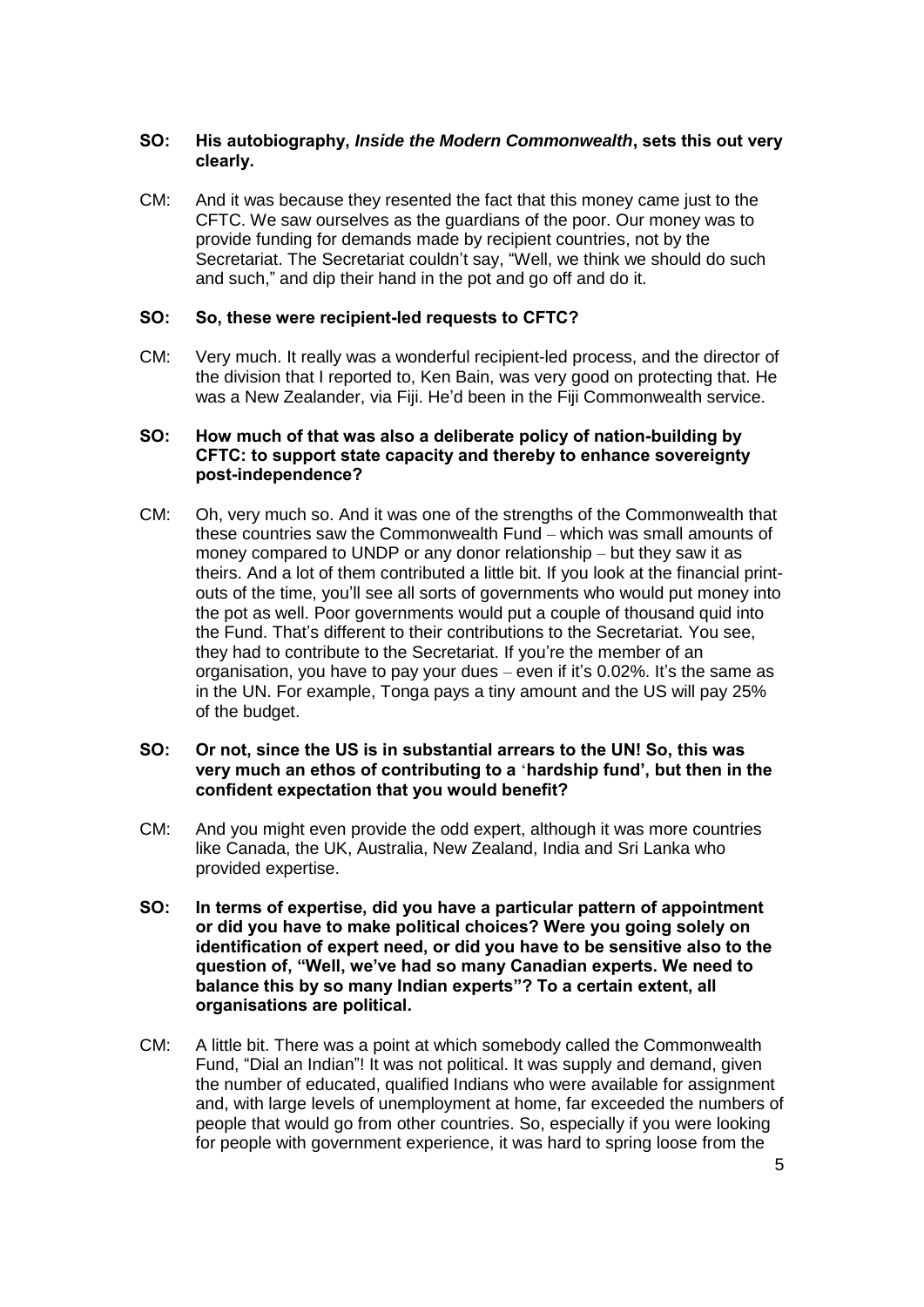Canadian government someone to go for two years. They had a job; they couldn't go.

## **SO: Exactly, with different pressures on them, which included family pressures.**

CM: We had a roster which we kept alive, and we would advertise around the Commonwealth all the time. We had a very live roster, and we used it a lot.

## **SO: But, in terms of Indian expertise, was there a degree of thinking that it could be politically sensitive? Was the Fijian government necessarily going to be happy to accept an Indian expert?**

CM: In 1975, yes. Now? No, probably not. But in those days, yes, and anyway, we would deal with that by sending them a selection list to choose from. But the one way we cut costs – because we just couldn't afford to – was we didn't interview these people.

## **SO: So, you were going on curriculum vitae and recommendations?**

CM: Yes, and we just sent them out. And a surprisingly high number of them worked out. Makes you wonder about the interview process! [*Laughter*]

## **SO: But in terms of your ongoing support of these experts, did you have systems for monitoring their various activities?**

CM: Yes, they had to send in reports and we would do field trips from time to time. If there were problems, we would have a special field trip, but we would do review missions and go to different countries. There were a couple of times where I would go out to some place because there was a problem between the experts and the government. I would more often go out if there were contractual problems. I had colleagues in the General Technical Assistance (GTA) Division, who dealt with the governments. Do you know the name Jeanne Schoenberger?

## **SO: No, I don't.**

- CM: You should talk to Jeanne. She was Tony Tasker's Senior Executive Assistant, and then worked in David Anderson's office and then moved to GTA. She spent a lot of her time dealing directly with Pacific and Caribbean Islands, and she was in the CFTC for quite a long time long after I left. She was there until the late 1980s.
- **SO: Carolyn, was this development work also part of the intellectual climate of the New International Economic Order? Academics like to say that this was an era of state-led economic development and the emergence of ideas of restructuring the international economic system. I wondered if ideas mattered to you at all in your work, and whether you were attentive to new intellectual currents?**
- CM: Within the Fund, I would say less so. Within the Political and Economic Affairs Divisions of the Secretariat, I would say much more so. Our focus was very practical in helping getting these governments the kind of basic capacity that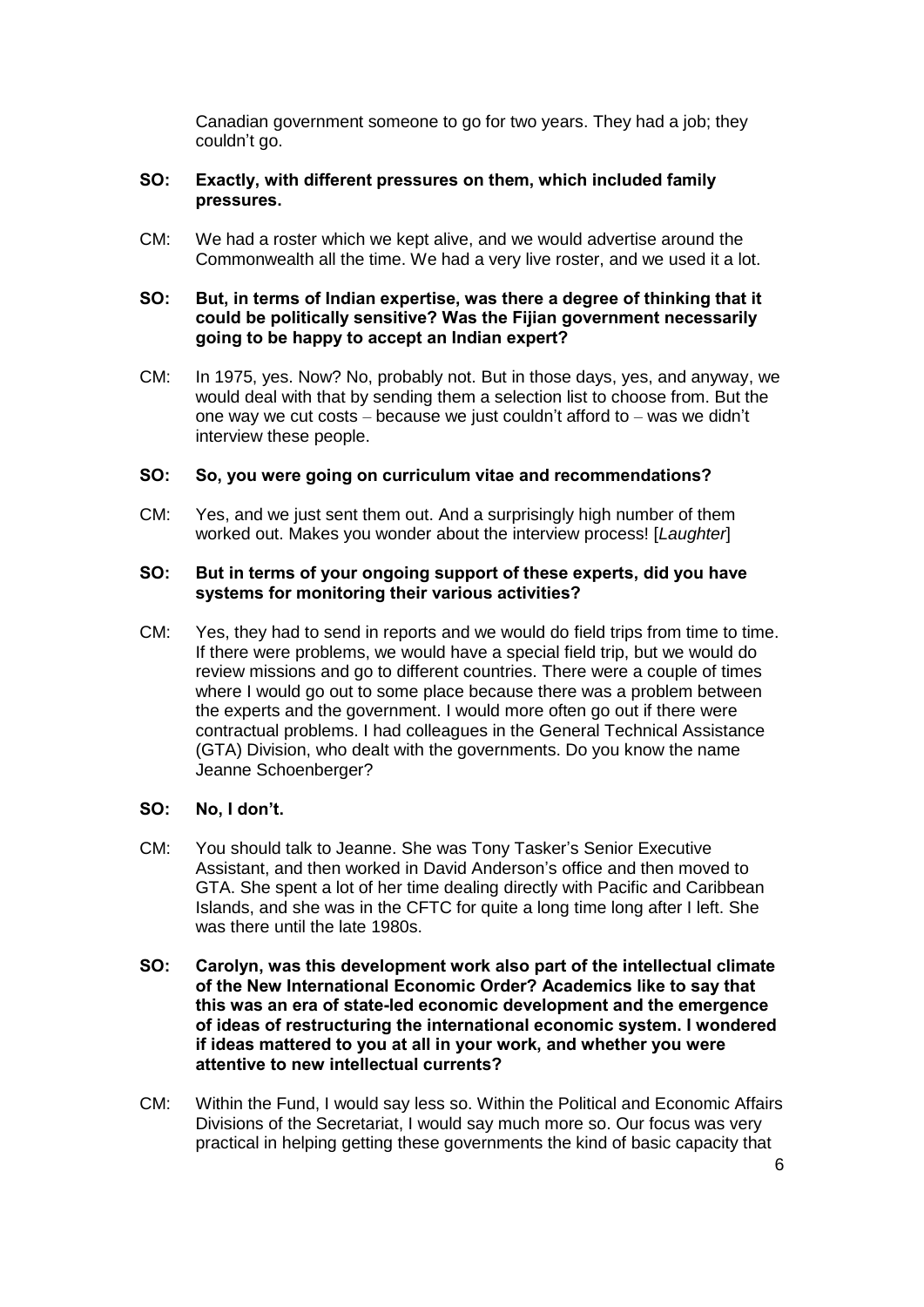they needed. It's what would have been called 'capacity building' in the 1980s and 1990s, and it was in fact filling the gaps for new governments.

I don't know if you're familiar with the schemes that the UK and the French governments had in the post-colonial years, where large numbers of expatriate civil servants were provided to former colonies. The difference between the French and the English is [that] the French stayed and the English were phased out. But I remember best the British Overseas Civil Service. When I was in Kenya as a CIDA field representative, they had thousands of people in the government. It was a way of job filling until the Kenyans came on board.

The Commonwealth Fund was a similar scheme, but on a much more focused level. We didn't have the volume to provide, say, one hundred teachers, but we did have the capacity to put somebody in the Office of the Director of Education to help him or her – there were not very many 'hers' in those days – to design the department. So, as I say, it was very focused. It was usually one on one, to provide one body at a time. Sometimes it would be to provide a team, but more often one at a time.

## **SO: Did you have particular areas of activity in your position? You talked about the third wave of decolonisation in the Pacific, but what of the small states in the Caribbean?**

- CM: Yes, and again, it was providing advisors to them on export issues: to advise the government on what they should be doing to develop growth programmes.
- **SO: I was going to say [that] these were the years in which African governments, particularly, had rising levels of indebtedness and falling commodity prices. They needed to diversify their economies whilst also attempting to maintain social welfare provisions, expanding education and health programmes.**
- CM: It's pre-Structural Adjustment.

#### **SO: Yes, it is. Did you have many debates how to address these challenges of development?**

CM: The Technical Assistant Group was staffed in a very different way, in that the Head of the TAG was Gordon Goundry and one of the Senior Advisors was Mike Faber, who later became the Director of the Institute of Development Studies at the University of Sussex. These people were senior academics and intellectuals, and they were the ones that were sitting down and thinking about those issues. My Division's responsibility was to get the bodies out, and so we didn't get involved in that too much. And I, personally, had not dealt with those issues. I won't say it was just an administrative process, because it wasn't – we were dealing with the governments and looking at whether or not we could provide the assistance. But there was not very much vetting. The governments were asking because they wanted X and we were able to provide X.

#### **SO: So, you were responding to need?**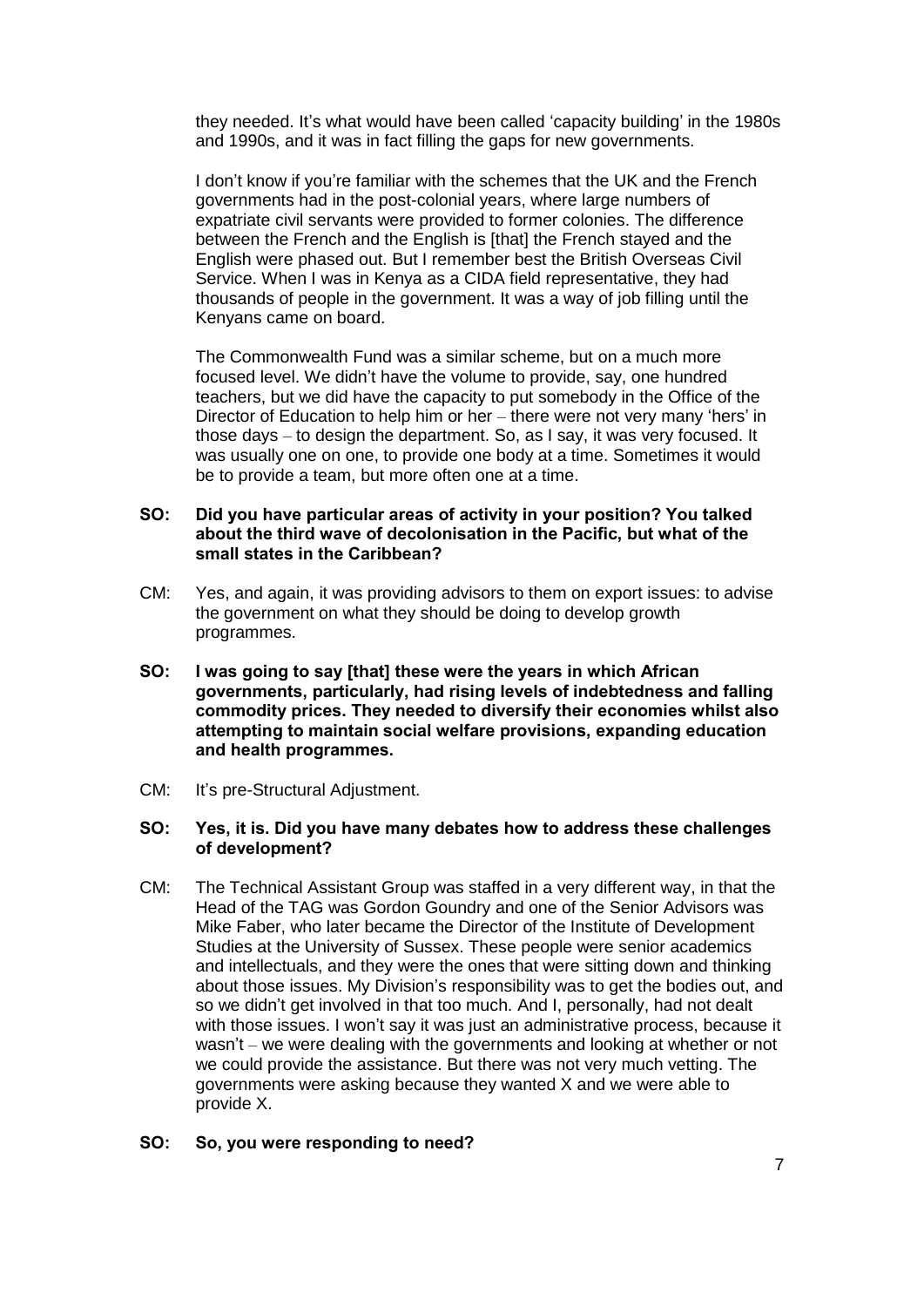CM: Yes.

## **SO: So, it was the Gordon Goundry and Mike Faber types who would have been debating the implications of the Berg Report from the World Bank?**

CM: Yes, exactly. And they would be dealing with other institutions and having those kinds of discussions.

## **SO: How long were you at the Secretariat?**

CM: Five years. I left in 1980. I spun it on as long as I could! [*Laughter*] I was officially a Canadian civil servant all the time – I was on secondment – and I came out for two or three years, I got an extension, and then another extension, and then Ottawa said, "Fish or cut bait!" And so I went home.

#### **SO: Before you went home, how much do you remember Zimbabwe and Uganda causing problems for the Commonwealth?**

- CM: Uganda, no, but I was there at the time of the Lancaster House negotiations and we thought Robert Mugabe was the best thing since sliced bread. He was coming in from exile in Mozambique and there was going to be the new Zimbabwe. He and Joshua Nkomo came to Lancaster House. We were all pro-liberation and anti-Ian Smith and UDI, and these guys walked in and impressed us all. I remember the reports when the British press discovered that Robert Mugabe was not just a lousy terrorist, [that] he and his cabinet-inexile had more degrees than the British cabinet. This was a bunch of very bright men.
- **SO: Very bright. I've read the Zimbabwe Manpower Survey that they put together in 1979, when they were debating, "Okay, if we get power, what are we going to do with it? And how are we going to take advantage of this particular political economy? How are we going to deal with the question of land, how are we going to use the 'productive forces'?**"
- CM: So, at that particular moment it was a high for the Commonwealth. Certainly, the people I was talking to – and I was still not that senior an employee, even though I was part of a diplomatic group… We weren't to know it would go so badly wrong.
- **SO: I don't see an inevitable 'end run' from the Lancaster House settlement to the tragedy of the Zimbabwe of 2005-07.**
- CM: No, nor do I.
- **SO: Were you involved in any of the discussions on how to help provide experts for Zimbabwe in 1979, 1980?**
- CM: Not really, because that was handled more at the political level.
- **SO: I know that, in the latter part of the 1980s, Carl Wright was very much part of discussions around how to advise on what South Africa might need post-independence. It strikes me that Zimbabwe was a learning**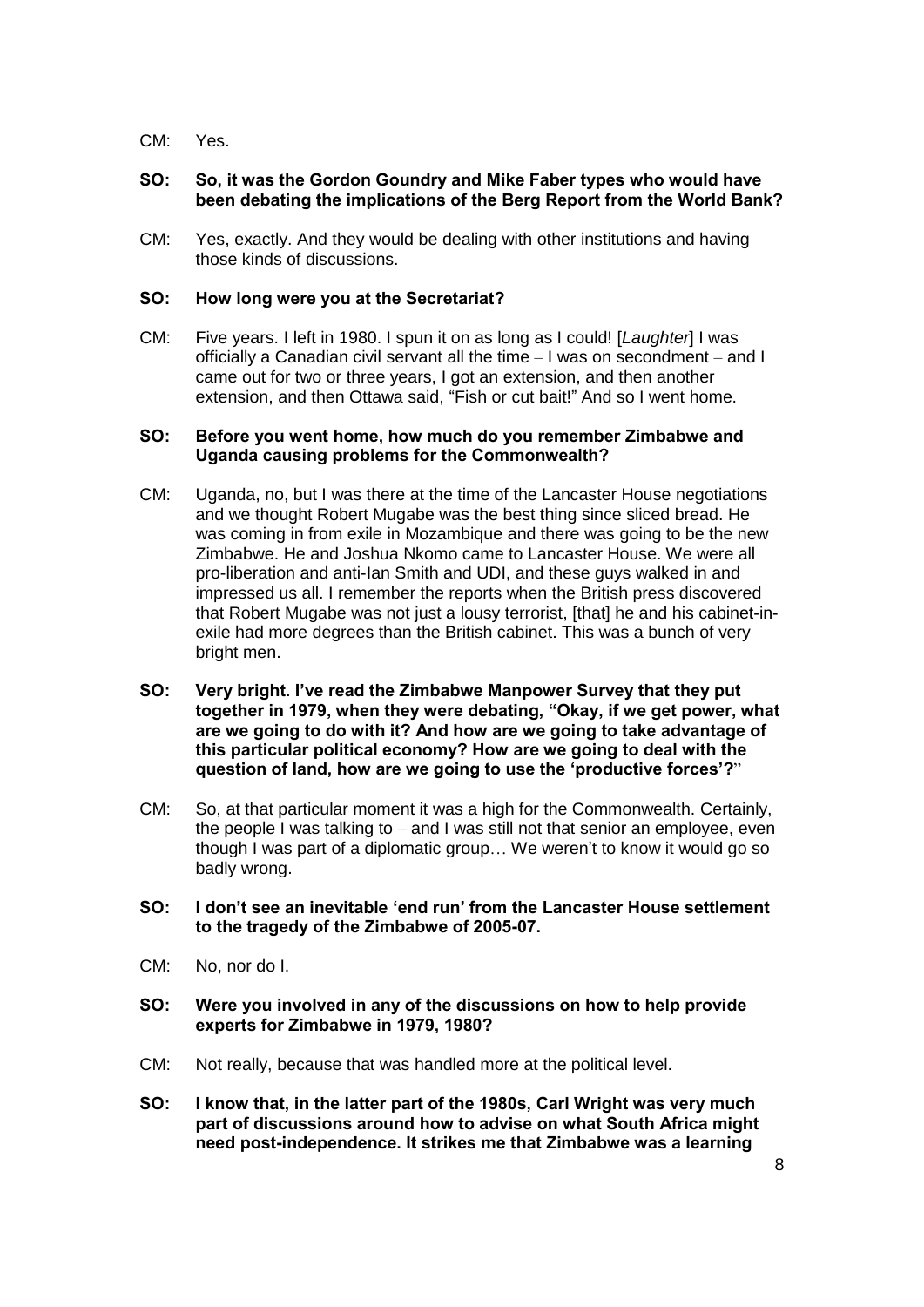## **curve for the later South African Commonwealth Assistance Programmes.**

CM: Yes. But no, I've no recollection of that.

## **SO: So, by the time you did have to leave Marlborough House, what was your view of the Commonwealth by then?**

CM: I felt that it was a very effective mechanism that should be protected. What was interesting was that I went into the multilateral branch in CIDA and became part of the division that ran Canada's contribution to development institutions, and that included the funding for the Commonwealth.

## **SO: So, you were on the other side of 'the fence'.**

CM: I was on the other side of it. So, I was very much part… Not immediately, because when I first went back I was responsible for the UNDP, but then, a couple of years later, when I was promoted and had more of an overview of the institutions, I had the Commonwealth and *La Francophonie* under me. And what you need to know, actually, as an aside – and I think this is an interesting aside – is that the inner workings of *La Francophonie, L'Agence de Coopération Culturelle et Technique*, were similar to the CFTC.

## **SO: The ACCT? Was the Commonwealth a prototype for this?**

CM: Yes, it was. The ACCT was modelled on CFTC. People from Paris came over to London to look at CFTC and to talk about how it was run.

#### **SO: Were you part of those discussions?**

CM: No, I don't think I was. I've a feeling it happened after I'd left the CFTC and before I actually became responsible for *La Francophonie*. I didn't have too much to do with that at the time. Now I would have, because I'm fluent, more or less, in French. But in those days, I was pretty good in French, but not good enough to sit in on complicated international negotiations.

## **SO: You said you were born in Glasgow. Where did your family live in Canada, after your parents moved there?**

CM: British Columbia. Yes, I went to university in British Columbia. But I went east in 1968 to join the government. I had studied French at school and it was one of my majors at university.

## **SO: Did you have to be bilingual to join the Canadian Foreign Service at that point?**

CM: The Canadian government – the Federal service. You had to commit to being bilingual. And they had very good language immersion training programmes – French and English, depending on where you came from. I went into immersion training right away. I had six years in high school and four years of university training, so the immersion for me just took me over the top. For those who were starting from scratch, it was much harder.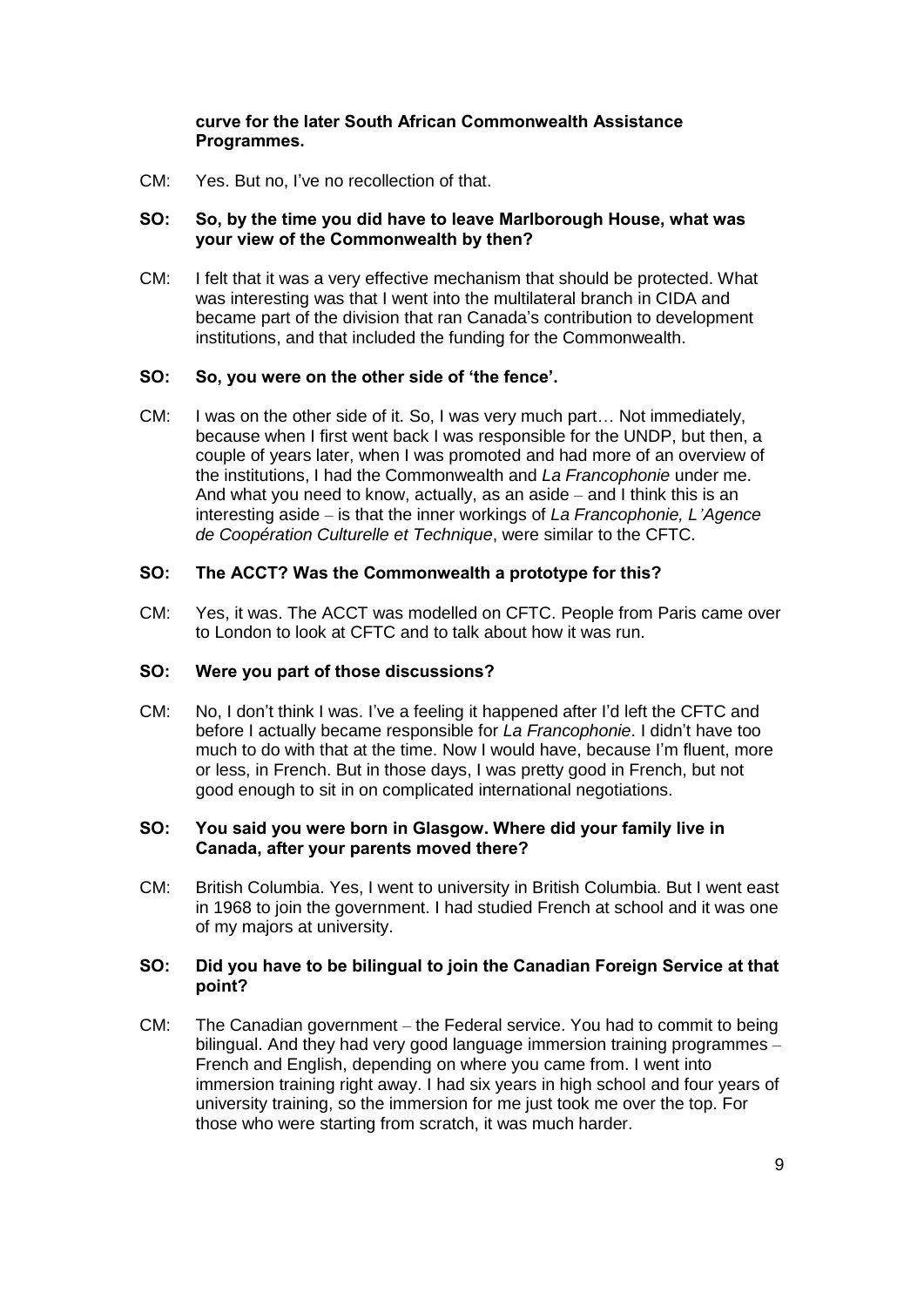## **SO: Yes, it would have been – enough to reduce grown men to tears. In the 1980s, then, you were back in Ottawa responsible for development and Commonwealth funding.**

CM: I used to come and sit on the Commonwealth Board. I would sit behind the seat that said 'Canada', and I was a very sympathetic member of the board. At that time, they were already struggling for funds and it was harder to maintain interest. There was a feeling in Ottawa that the Commonwealth was something which we should hang on to, but there were very, very few people in Canada who saw it as something that should be strengthened and funded and given increased attention.

## **SO: Was that because so much of the political attention was devoted to the struggle against South Africa? So that it eclipsed other areas of Canadian activity towards the Commonwealth?**

CM: I've often wondered why there was such a lackadaisical view of the Commonwealth. I really should, to be fair, try and answer that question. I think that it was just that there were a lot of people that didn't know the Commonwealth and who didn't understand it. A lot of people saw it a little too much as a British organisation. What really used to horrify us, when I was there, was how many Brits still called it the 'British Commonwealth'.

### **SO: It's still in the British political psyche as being a British institution, rather than having in reality evolved into something different.**

CM: But for the Canadians, there was a usefulness because we were a senior member of an organisation that spread around the world. And there was a certain interest, from time to time, to use the Commonwealth as an entry point into other negotiations, but to my mind that was a tool that was sadly neglected. Canadian ministers attended Commonwealth ministerial conferences, many of which were held prior to broader international conferences.

## **SO: Such as the Commonwealth Finance Ministers meeting just before the annual IMF and World Bank meetings?**

CM: And Commonwealth Agricultural Ministers met before the FAO. The World Health Organisation assembly was always preceded by a Commonwealth Health Ministers meeting in Geneva. I attended Commonwealth Finance Ministers Meetings in the Maldives and in Washington, a Commonwealth Agriculture Ministers Meeting in Rome, and a Commonwealth Women's Ministers meeting in Ottawa. I think I felt it depended very much on the personality of the Minister. If the Minister felt that there was something useful, then attention would be paid. But we went to the Agriculture Ministers Meeting [and] the Canadian Agriculture Minister of the day was a bit of a buffoon. So, that's all I remember from that meeting, and how embarrassing it was to be in his delegation!

## **SO: International Relations theorists like to talk about the structure of the international system and how this determines what states do. Yet, the**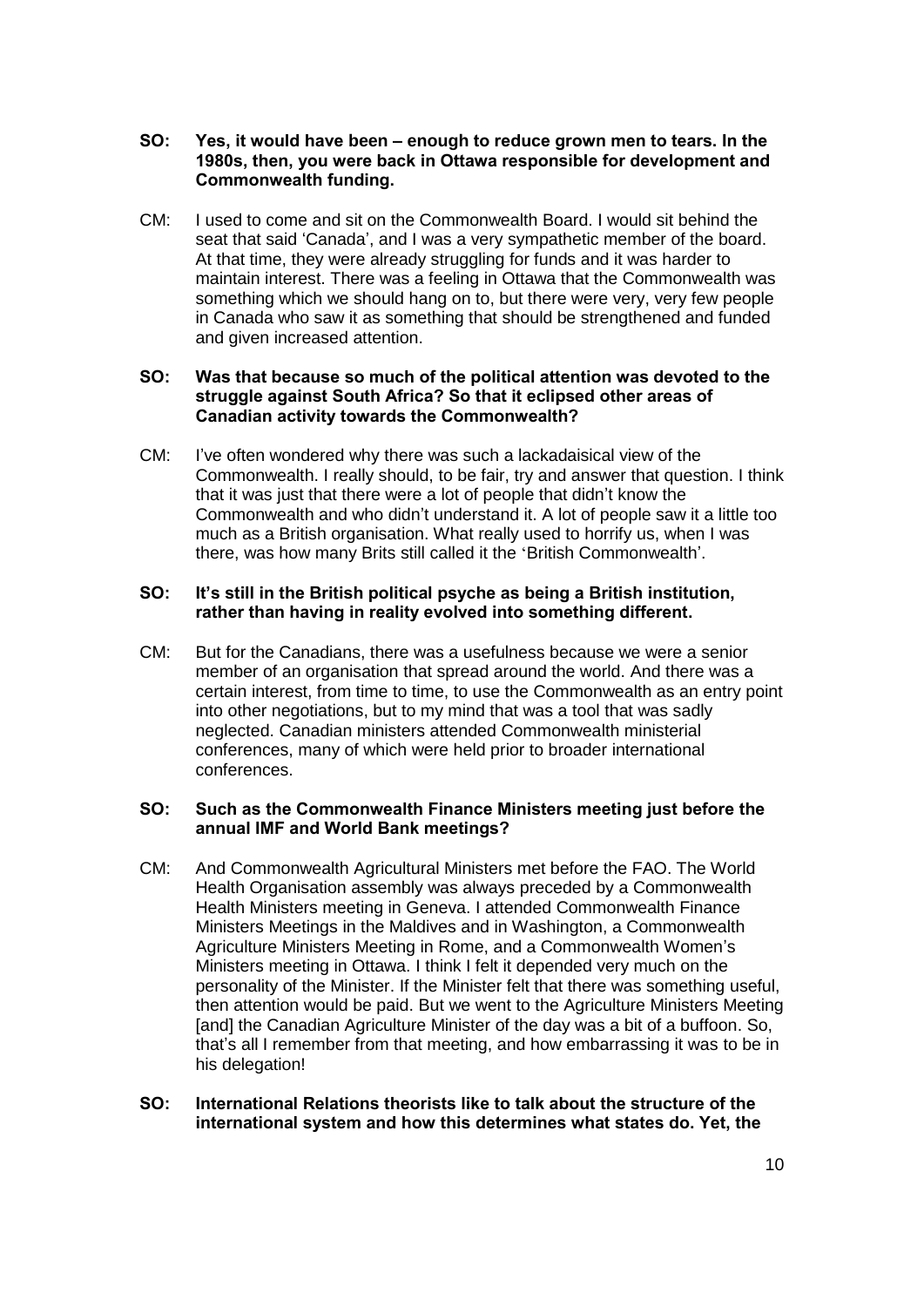## **Commonwealth is a global sub-system which typifies how important personality, personal networks and the role of personal agency can be.**

CM: Well, I think for Canada it was things like the Commonwealth Ministers and CMAG – the Commonwealth Ministerial Action Group. When we had people like Lloyd Axworthy and Joe Clark, then it became a vehicle for very positive Canadian action. The earlier anti-apartheid struggle was one of the major foreign policy priorities for the Mulroney government, which is why the one time I got really angry with a friend of mine – who worked for Emeka Anyaoku – [was] when she discovered that Canada wasn't going to vote for Emeka. We voted for the Australian candidate for Secretary General.

## **SO: For Malcolm Fraser? He was the rival candidate.**

- CM: Yes, and our Prime Minister had promised him a vote without really thinking it through. And somebody very close to Emeka – [who] was a good friend of mine – accused the Canadians of being racist, and I said, "Look, I'm not a Conservative. I don't particularly like Brian Mulroney, but that's the last thing you could call him after what he's done for apartheid. Whereas *your* Prime Minister [i.e. Margaret Thatcher] would deserve to be called that, as she didn't think South Africa was ready for black self-government." And I got really, really angry! So, I think the Commonwealth as a vehicle for that was important. It was a small pond where we could be a big fish.
- **SO: Please, Carolyn, could I also ask you, in your experience, how important was the issue of race and racialism as an ongoing political issue within the Commonwealth? Was it an undertow? The focus has always been on apartheid in South Africa, but there were sensitivities for newly independent nations towards the former colonial power: issues of migration, hangovers of former white Dominions and their own racial policies which, by the 1970s, had diminished, but…**
- CM: I'm probably the wrong person to ask, because Canadians tend to be a bit Polly Ann-ish about these things. To me, it was just so thrilling to be in a multicultural environment.

#### **SO: You and Mary Mackie.**

CM: Mary's the one that called me a racist.

## **SO: Did she now? She has passionately held views.**

CM: Well, she was a very passionate supporter – indeed, something of a blind supporter – of Emeka Anyaoku. It was Emeka who was out to get the Fund, so…

#### **SO: Yes, he was determined to put himself in charge of CFTC.**

CM: He was determined to disband the CFTC. He was going to dismantle the decision-making process so [that] it was more integrated with the Secretariat. To my mind, it was like putting the UN under the Department of Political Affairs. By this time, I was doing a lot of work on UN affairs, and I felt that they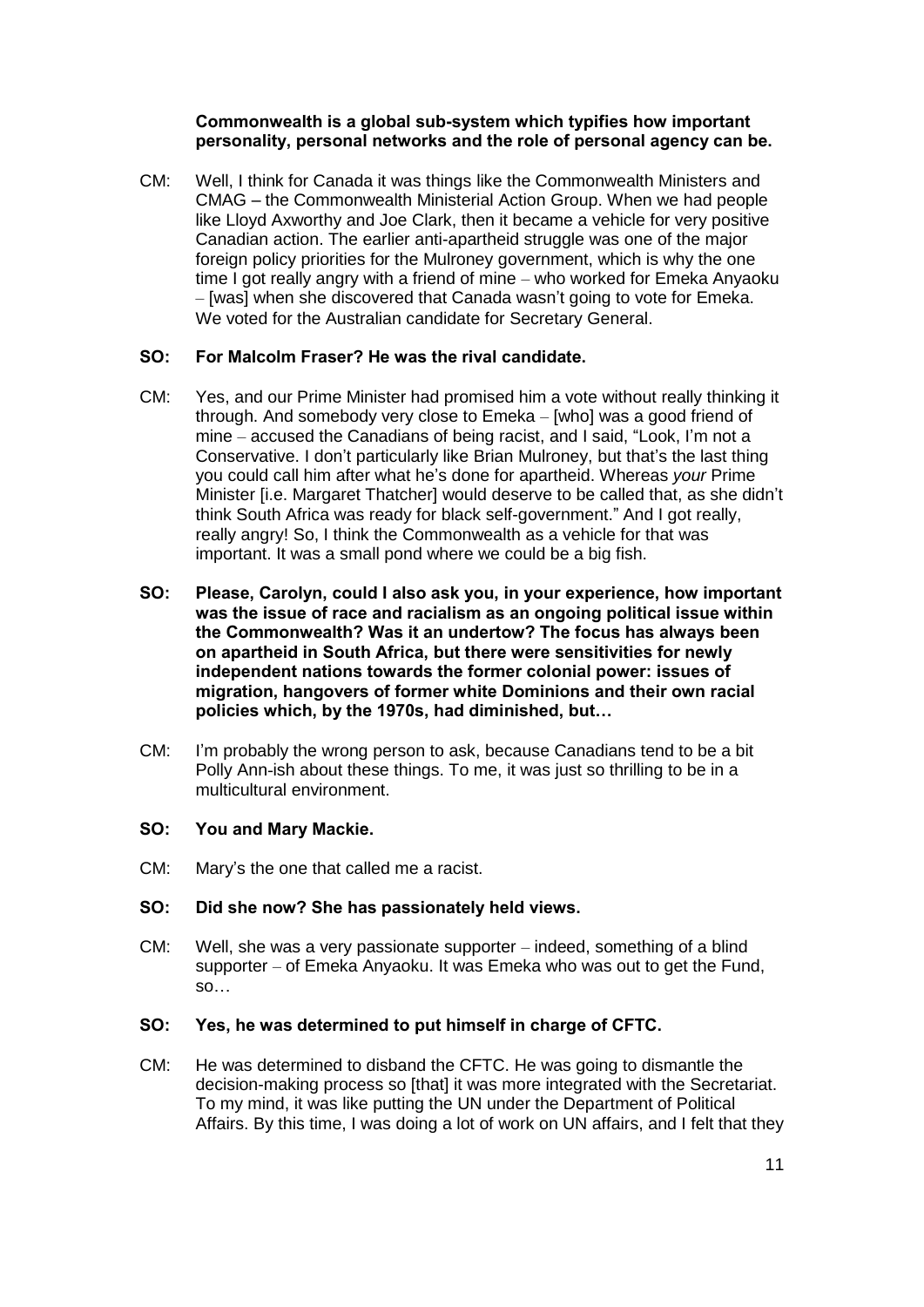were destroying the purity of the response mechanism to recipient governments.

## **SO: So, under Chief Emeka, the drive was to politicise CFTC? It was going to become too bureaucratic, rather than responding swiftly to need?**

CM: Jeanne Schoenberger can give you the CFTC side of that because she lived through all of that. I'll send her an e-mail, if you like, because I think she would be interested in being Skype interviewed by you. Her husband was actually in the Secretariat for two years: he was the Deputy in the Legal Division. He is now the Secretary General of the South Pacific Forum.

## **SO: Going back to the period after your return to Ottawa, you were a senior civil servant in CIDA and responsible for the Technical Cooperation Fund from the Canadian side. Where did your career take you from that point? Did you go into a more of a bilateral position or into multilateral affairs?**

CM: When I got back, I was promoted quite rapidly and was the Director General of what was called Multilateral Technical Corporation. I had all of Canada's contributions to the UN development side, to the Commonwealth and *La Francophonie*, as well as to the international agricultural research centres. From there, I went as Canadian High Commissioner to Sri Lanka – in the 1980s, from 1986 to 1989. The Sri Lankan civil war started in 1983.

## **SO: Was there a particular Commonwealth role and dimension to attempts at negotiations, as far as you could see from your diplomatic vantage point?**

CM: There were tentative feelers, but they never actually did it. I was very keen, because by this time, by 1986, I had discovered my métier, and that was negotiations. And I was a Canadian delegate to the UN governing body – governing bodies of UN agencies – and had a strong reputation as a negotiator. I rather fancied myself, potentially, as an undercover negotiator in Sri Lanka and never had the opportunity. I knew I couldn't do it as a High Commissioner unless the Canadian government took an interest and I had discussions with Ottawa as to whether or not the Canadians would be interested. I kept in touch with my Commonwealth colleagues to encourage the Commonwealth to take an interest. I met with Emeka a few times to suggest it, and he was actually quite interested. But the opportunity didn't arise. I think Indrajit Coomaraswamy – who was working for him at the time – was very interested. He was keeping an eye on things, and I have no idea whether he was actually doing anything or not. As a Sri Lankan Tamil, I'm not sure what his position would have been, but he came from a family that was well known in the country. I did say to Emeka that if he ever wanted to ask me to help I would be willing. I was very interested in doing that.

## **SO: Did he ever take you up on that?**

CM: No.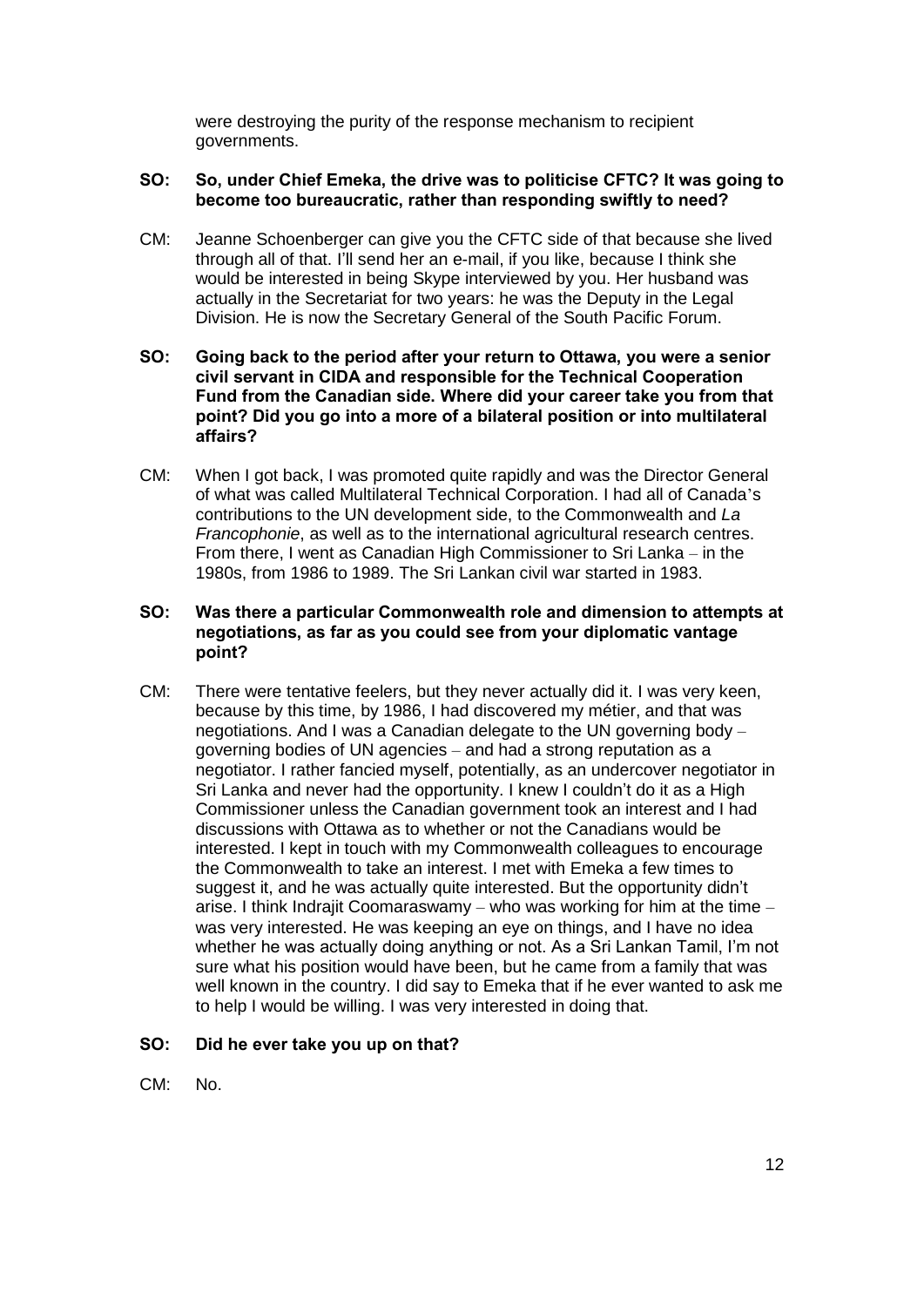- **SO: I know that in the 1990s, he had discrete links with the LTTE, and was actually on the point of sending two Commonwealth Secretariat delegates – Stuart Mole and Moses Anafu. It broke down because arrangements between the rebels and the Red Cross unravelled.**
- CM: And then the Norwegians came in. The Norwegians are better at it than anybody else because they don't need publicity.

## **SO: Did the Commonwealth need publicity?**

CM: No, and I didn't mean that as a crack at the Commonwealth. I meant it more positively in terms of Norwegian style: that they can work at something behind the scenes for years without anybody knowing about it, and bring things to fruition in a way that other institutions don't seem to be able to for a variety of reasons. The Americans don't, because they have to grandstand all the time, and for others – particularly international institutions – it's just in the nature of things that this becomes known.

## **SO: You talk about Norway's focus and dedication over a period of years. In the Secretariat, there were cycles of appointment and so the Secretariat as a diplomatic machine was going to have a turnover of staff.**

CM: Quite possibly, because in Norway you're either in government or out. And if you're out, you're a senior NGO. You might meet 'Joe' in his NGO Red Cross capacity, and the next time you meet him he's the Minister or Secretary of State for Development Corporation. And he's still doing the same negotiation, no matter where he is. It's a very small and very highly intellectualised pool: a very concentrated mindset in terms of the national interest being the global interest, or should I say the global interest being the national interest. So, it's a very homogeneous society in that sense, which you don't get in other countries. That's how they did the Oslo Accords - nobody knew they were doing it until it was done.

#### **SO: No, they didn't, and then suddenly there was an announcement.**

CM: They'd been looking at it for a long, long time. So, if the Commonwealth Secretariat had turned its mind to it, they probably could, but because it's a multinational organisation I don't think they could have kept it secret.

### **SO: I wonder also – in that particularly timeframe – whether it was because the greater energy of the Secretary General was focused on South Africa, and there were only limited resources?**

CM: No, but the other thing, too, is that in the South African sense, there was a global imperative to do something about it, and in the face of a government that had lost its legitimacy. In Sri Lanka, the role of the Sri Lankan government as a member of the Commonwealth was far more paramount. It was not possible for an organisation like the Secretariat to take on a negotiation unless the government invited them in. Whereas, in the case of apartheid, anybody could go and talk to the ANC and not think twice about whether or not they needed the permission of the South African government. That was not the case in Sri Lanka. In Sri Lanka, the government had to be running the show, and if they found out that people were making feelers and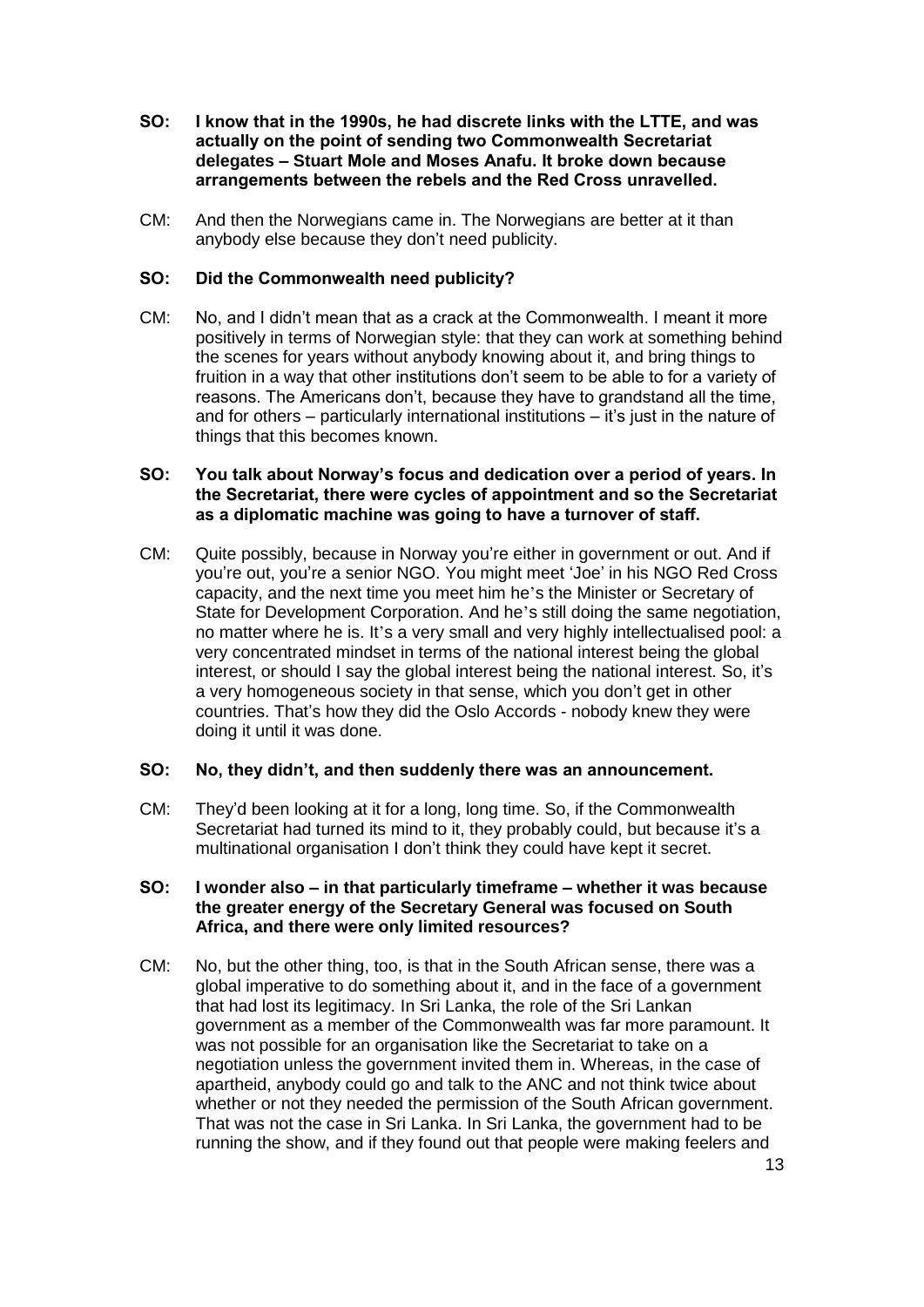whatever, all of a sudden Sri Lanka would have walked out of the Commonwealth: if there had been that kind of behind-the-scenes interference. So, there wasn't the same avenue to deal with the problems as there was for South Africa.

## **SO: Given your particular diplomatic remit of bilateral relations between Canada and Sri Lanka, where were your particular concerns and energies as High Commissioner focused? Was it trade relations?**

CM: Well, we had a major development programme, which is one of the reasons why I, as a development person, became High Commissioner. Every cycle there were usually a number of ambassadorial posts that were available to CIDA and so in Sri Lanka, Zimbabwe, Bangladesh, not Delhi – Foreign Affairs really liked to hang on to Delhi – [but] Kuala Lumpur, Costa Rica, places like that, you would often find an ambassador who came from the development side. So, we had a substantial development relationship with them. An interesting part of the relationship was the interest among many parties in the Canadian federal model as a possible solution for solving the conflict. [Another] big programme was immigration: all the Tamils were coming to Canada.

## **SO: Of course they were. You've now got the largest Tamil diaspora outside Sri Lanka.**

CM: Yes, and we're also one of only three internationally recognised countries of 'resettlement under UNHCR' – Canada, Australia and the US.

## **SO: How much do you think the presence of the Tamil diaspora in Canada has affected Canadian diplomacy?**

CM: It fluctuates. It's a big issue now for the Conservatives, who are looking at the ethnic minorities to help them stay in power, and the Tamils have had a strong lobby in Ottawa. When I arrived in Colombo, my predecessor had been very active – under instruction from Ottawa – in criticising government behaviour *vis-à-vis* the Tamil minority, to the point where the governmentcontrolled local press was making serious attacks against Canada when I arrived. In Sri Lanka, the local press is appalling. Appalling! It's vicious and it's used as a tool by the government which, in itself, can be vicious. It was interesting when you think of the Commonwealth because, here I was, someone born in a Commonwealth country, brought up as a citizen of another Commonwealth country, [who] had worked for the Commonwealth Secretariat and was now a Commonwealth High Commissioner.

I arrived in Sri Lanka and before you present credentials, you call on the Foreign Minister. He was out of town, and I met the deputy who subsequently became Foreign Minister. I walked in and I said, "We have a problem." Because we were under attack by the Sri Lanka press, it meant that that was coming from the government. They saw us as pro-Tamil and 'pro-terrorist' and that's how they phrase it. If you're in favour of human rights in the terms of how you treat terrorists, then you're pro-terrorist and you're antigovernment. It was very simplistic. They're lovely people, but they are the first to say that there is this strange, monstrous streak in some of them. It's bizarre, the contrast. And I said, "We've got a problem, but we can solve it.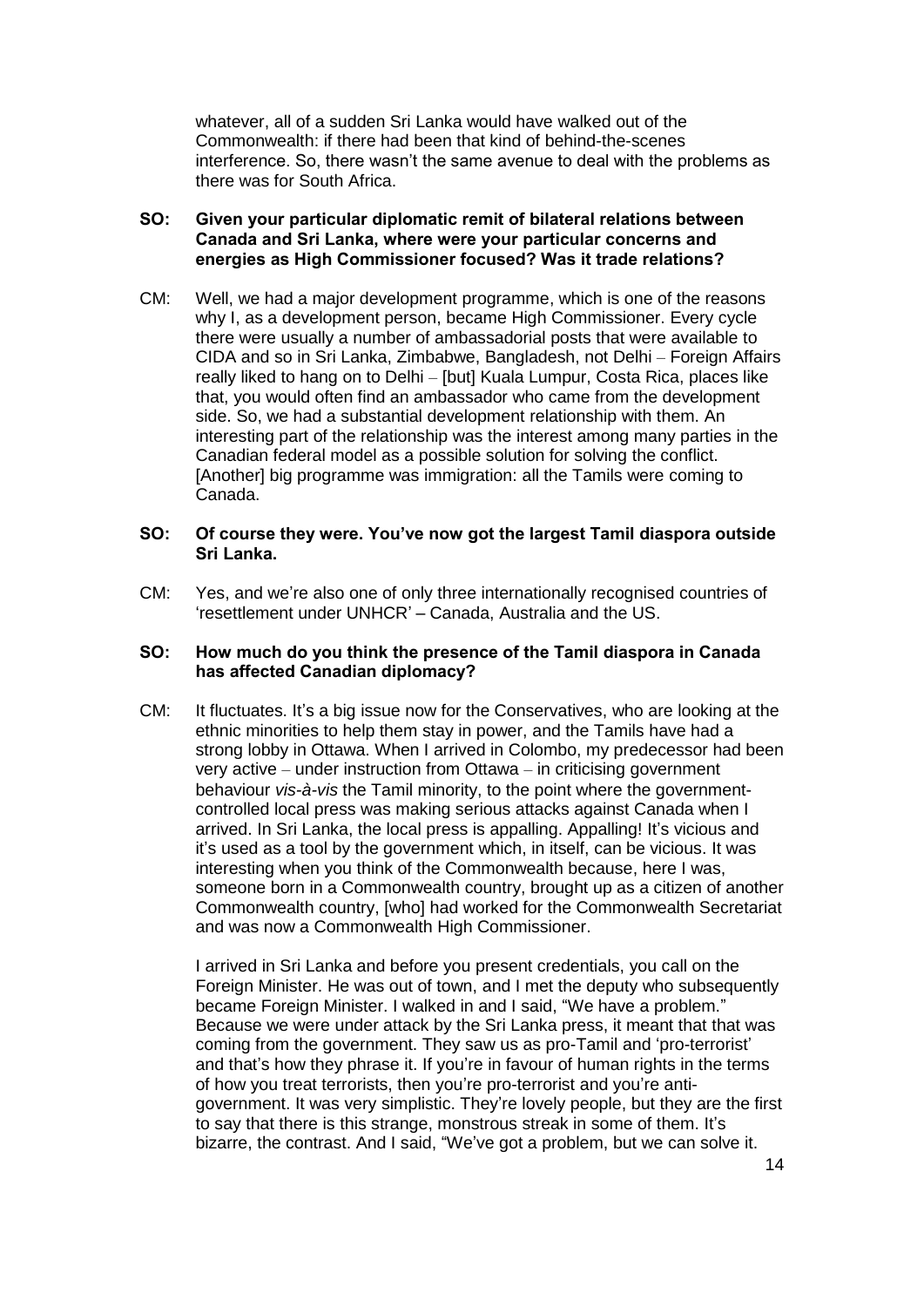We're members of the same family." I pulled the Commonwealth angle and said that Canada was a long-term friend. "We know there are misunderstandings, and my job is to come and help solve them." And it was like watching a glacier melt.

## **SO: So, you pressed the right buttons?**

CM: Absolutely. I was one of the most popular Canadian High Commissioners in the history of Canada-Sri Lanka relations. And it never prevented me from saying what I thought.

## **SO: Because families are allowed to disagree?**

CM: Yes, and also we began to realise, too... We had a bit of a watershed during my time there when things opened up, when the Indians came up, [and] my immigration officers were able to get into Jaffna to verify some of the refugee claims. And they discovered how few of the horror stories that we were being told were actually true.

## **SO: Really?**

CM: Oh, yes. There were a lot of stories. There were a lot of bad things happening up there, but there were a hell of a lot of people who were using that as a vehicle to get out – to get to Canada. And we were being taken for suckers.

## **SO: How the asylum system could be manipulated**…

CM: Exactly. The horror stories and the human rights abuses were real. The government was wrong in what they were doing, and they were wrong not to attack the underlying economic and social causes of the crisis. In my view, the causes of the crisis were legitimate, but also the Tigers deserved to be eliminated from the face of the earth – even though I'm a pacifist. The Indians made a horrible mistake when the government forces surrounded Velupillai Prabhakaran and the Indian intelligence service told them not to pull the trigger, because they wanted to keep them as a lever against the Sri Lankans. And that was the biggest mistake, because Prabhakaran's people then turned around a couple of years later and killed Rajiv Gandhi with a suicide bomb. It really rebounded on Delhi. But, at the same time, the Sri Lankan government failed miserably in how it handled the problem.

## **SO: Were you in touch with your Indian counterpart in Colombo?**

CM: What was his name…Mani Dixit. He eventually became Indian Foreign Minister. He was a brilliant, manipulative, and really, really great colleague. We used to tease him and say that he'd achieved the ultimate goal of an ambassador, and that is to run the country to which he was accredited! [*Laughter*]

## **SO: I'm just wondering if there was a particularly useful Commonwealth High Commissioners network?**

CM: Oh, absolutely. We met all the time and our Deputies met all the time.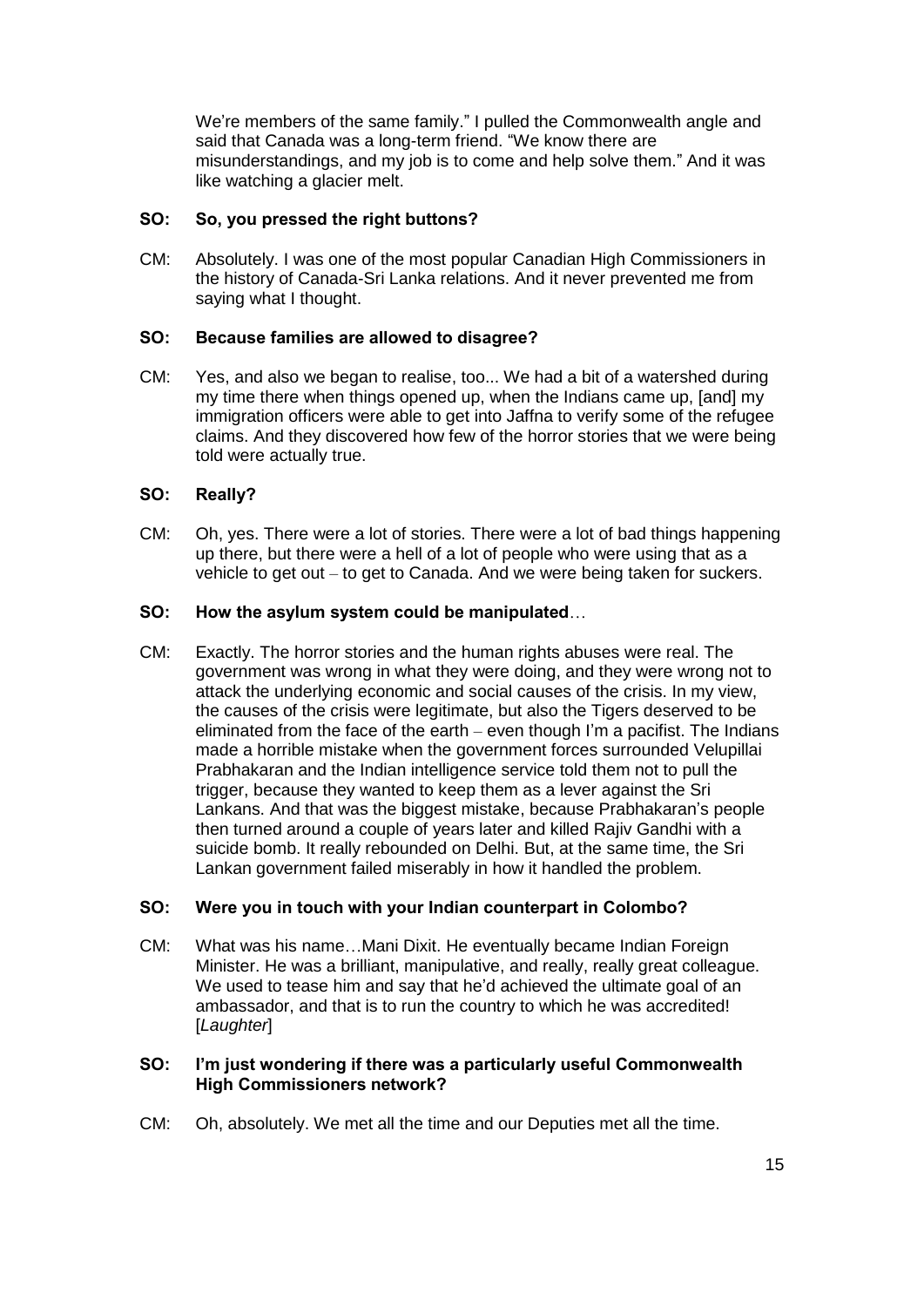- **SO: In his [interview with the British Diplomatic Oral History Project,](https://www.chu.cam.ac.uk/media/uploads/files/Allinson.pdf) Sir Leonard Allison** – **who was British High Commissioner in Zambia and later Kenya** – **talks about the value of Commonwealth High Commissioners as a way of gaining information and access, yet those networks are not widely recognised or known.**
- CM: When I came back to Ottawa in 1989, for my first four years I was doing the financial institutions and negotiating the capital replenishments of the banks. But then I became ADM – Assistant Deputy Minister – for our Africa programmes, and I gravitated towards the African Commonwealth High Commissioners. I could go up and say, "I was a Commonwealth High Commissioner, too." It was like being a member of a club. We're all jolly; we could talk to each other.
- **SO: I'm intrigued by your description of your time in Sri Lanka, because it underlines the complexity of the Commonwealth as a diplomatic actor. As an association, it has so many different facets: the bilateral side, multilateral side, the institutional side of Ministers, the personal network side**…
- CM: Well, it can be a clearing house too. I was trying to think of some examples of [it being a] clearing house, and one of the things… This was before I went to Sri Lanka and after my time in London, when I was doing UN negotiations as a delegate. I remember an incident at the Governing Council of the UN Development Programme, which, in those days, used to meet for three or four weeks a year. So, you'd be in the trenches with all these people for three weeks solid. The UNDP had a very effective budget committee that would review all the budgets of the UN development programmes. Every decision would have a resolution adopted and passed on to the Council proper, and you would do all your work through the three weeks, and the last couple of days you'd sign off on the resolutions. With all the different committees, it was really hard for smaller delegations to be present at the different committees and the different meetings. So, sometimes you missed things. I remember very vividly the Latin Americans had a very ambivalent relationship with the UN. In those days, we talked about 'graduation' countries – now you call them 'emerging nations'. But it was the process under which recipients stopped being recipients: the Latin Americans really shouldn't have been recipients, and in fact they weren't. But they wanted to stay connected to the UN development institutions because, for them, it was a window on the world, and it was access to networks of expertise. So, a lot of the UN Development Programme officers in Latin America were actually fully funded by their host country.

A lot of the UN offices are partially  $-$  if not fully  $-$  funded by these countries, but in the case of the Latin Americans, the programmes themselves were almost fully funded by the host, the receiving country. But it was a way that they could go the UN in New York and get access to a worldwide network of advice. But they weren't really recipient countries, so they always had a very ambivalent attitude about where they wanted to be, which side of the fence they were on.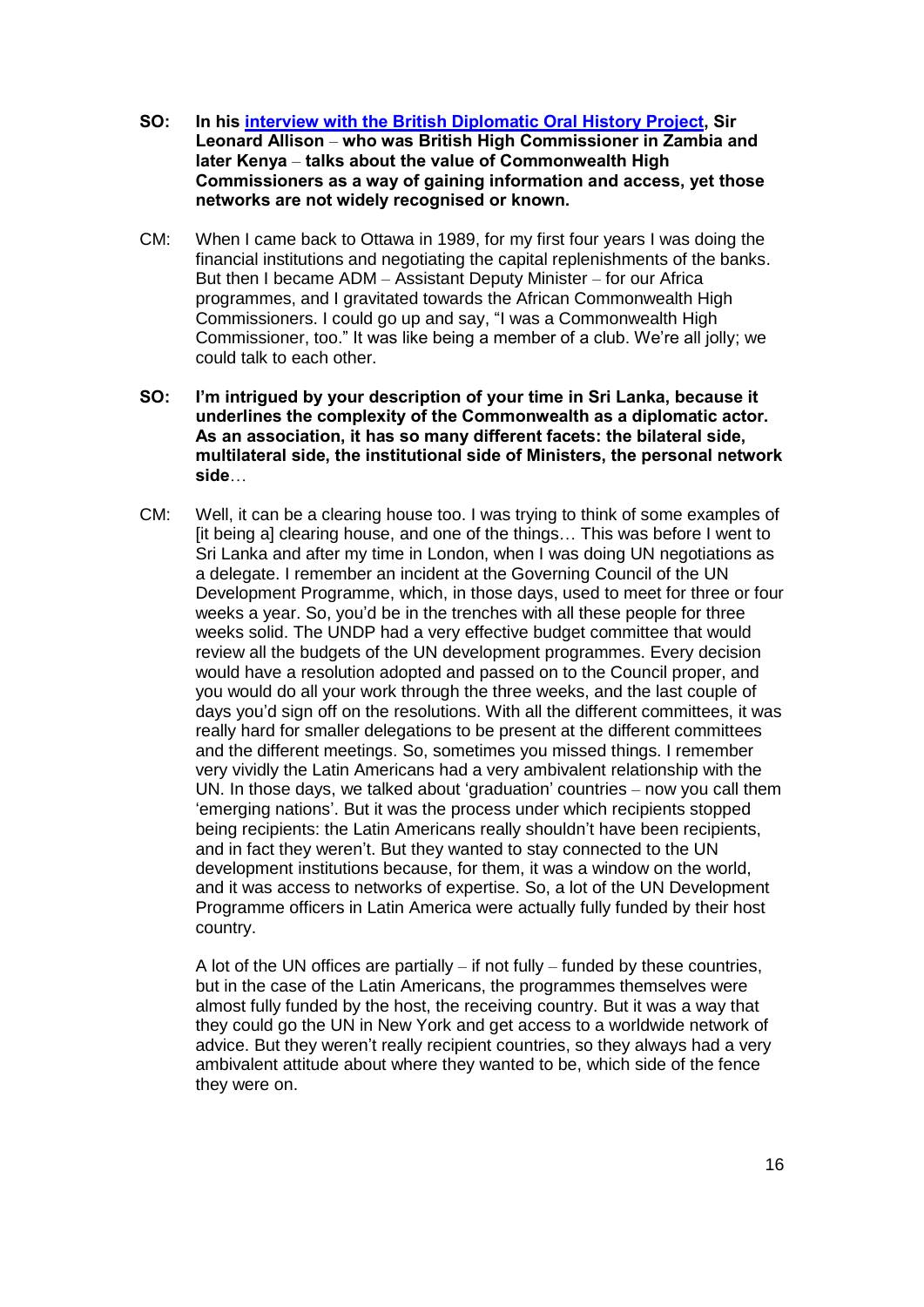In contrast, the Commonwealth Caribbean was still very much a recipient of the fully funded programmes and all of that. But the Caribbeans and the Latins are part of the same negotiating area. The Latins came breezing into this last couple of days as we were signing off on the resolutions, and I can't even tell you what the issues were, but they all then said that they didn't particularly like decision X. And we said, "Yes, but the discussion was last week. The decision has been made, in full committee. You weren't there. Sorry. We're signing off on it." "No, no, no. We don't like it. No, no, no. You can't do that." And, finally, I realised we were at a bit of an *impasse* and I proposed to the Chair that we re-open the discussion and they could come in, sit down, look at the issue and we will redo the discussion. If the decision changed with their presence, fine. And they said, "No, no. We just want to change the decision." I said, "No, you can't do that. But I am prepared to backtrack and open it up and we can re-discuss it." "No, no, no. We just want you to change the decision." And so the Chair asked for members to comment amongst themselves, and sitting next to one of the Latins was Trinidad and Tobago. And Trinidad and Tobago said, "No, it's not right; absolutely not right." Trinidad and Tobago would be really heavily influenced by the Latins – they're so close to them – and yet they stood up and said, "This is the wrong thing to do." And then the Indians said, "It's the wrong thing to do," and the Kenyans said [the same]. All the way around the room, the Commonwealth stood up for law and order and good governance. Yes! And I saw it happening, and I, being Commonwealth, and these being people l connected with… I found [that], in negotiations, I could go to the Commonwealth countries in Africa, the Commonwealth in the Caribbean, or the Commonwealth in the Pacific and talk to them in a way that was not possible with other non-Commonwealth negotiators.

## **SO: On the basis that, "This is not the way we do things"**, **or, "This is the way we do things"? As you suggest, those unspoken assumptions that operate of, "We know where you're coming from".**

CM: And even on a general level of just hanging out and being able to talk to people. I had a clearer sense of connection to delegates from Commonwealth countries than to other parts of the world. But, on that one… Where are we now, 2013? That was 1985, maybe. Almost 30 years ago.

## **SO: But it is clearly a very powerful recollection.**

CM: Oh, the memory is burned on my hard drive! And that was the Commonwealth at its best, you know. But, to my mind, there was then the disappointment to be back in Ottawa and not to have very many people in Ottawa who had shared those kind of experiences and who didn't really 'get' the Commonwealth.

### **SO: So, once South Africa was resolved as a political issue, how far did Canada's general political interest in the Commonwealth drop away, despite your country's representation on CMAG?**

CM: It bubbles up at the time of Heads of Government [meetings], and all of a sudden the Prime Minister has to get prepared. But it has never achieved the importance at the prime ministerial level that it had under Trudeau, who was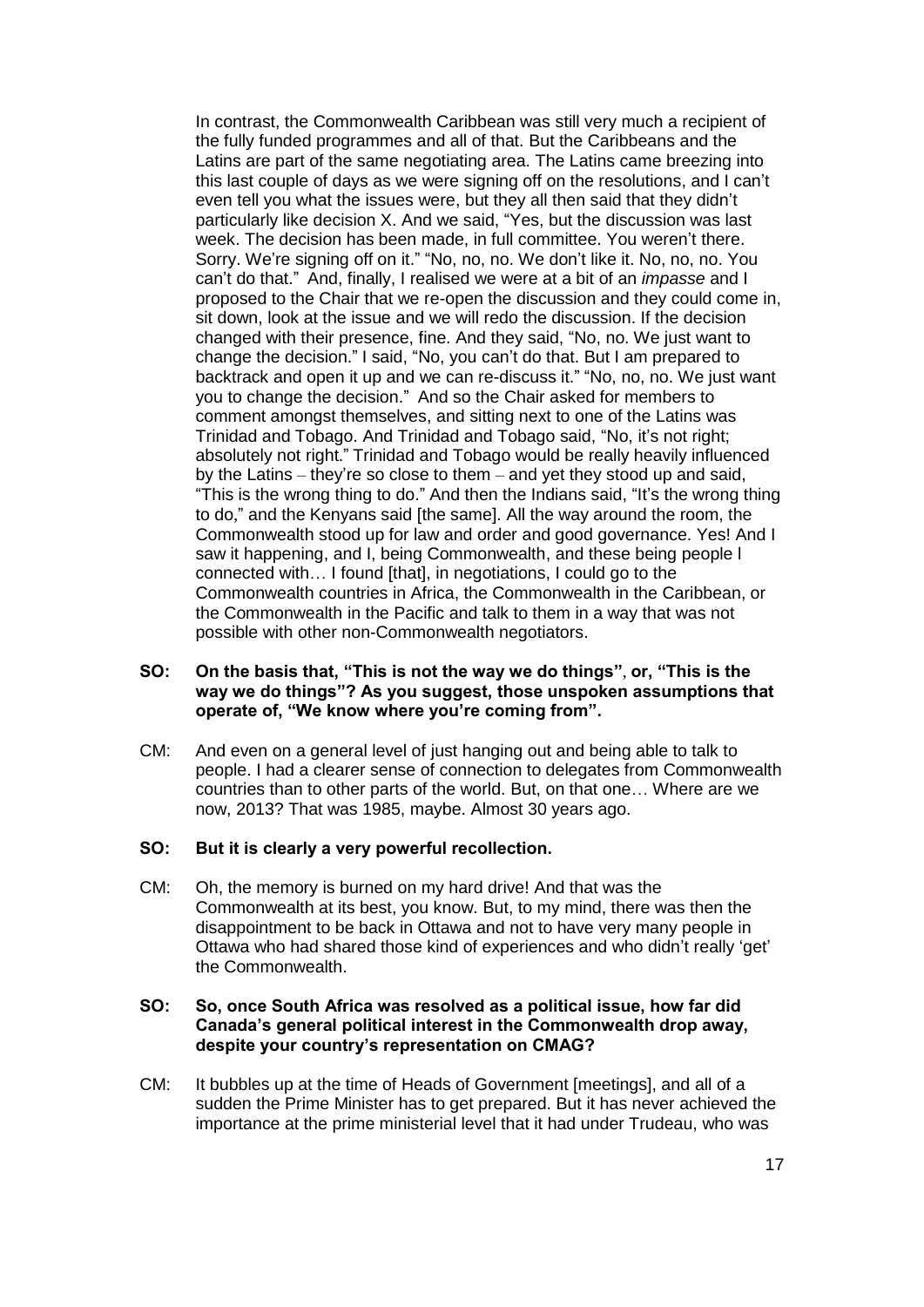the Prime Minister who most opened up Canada's relationships with the Third World. He was a well-travelled intellectual; he was close friends with Nyerere and Kaunda. It's too bad that young Joe Clark got booted out so fast, because he would have been of the same ilk. And when Clark was Foreign Minister, he had those connections. Joe Clark went to the 1979 Commonwealth Heads of Government Meeting in Lusaka, and Kaunda – as a good friend of Trudeau's – said to him, "You don't sound all that different from the other guy," i.e. Trudeau. And you know what Joe Clark said to him? "I represent the same people."

## **SO: Beautiful!**

CM: [*Laughter*] Whereas Stephen Harper doesn't represent the same people. Harper only represents his political base*.* 

## **SO: Yes, as you said, those particular political constituencies at home**… **He is playing electoral politics in his foreign policy.**

CM: All the time.

## **SO: After you were in Sri Lanka, where were you then posted?**

CM: I came back to Ottawa again, and I spend four years as Director General in CIDA for the International Financial Institutions. That meant managing Canada's participation in the regional development banks. This was not so much the World Bank, because the Department of Finance kept the lead on that, but there was a lot of input from CIDA – as a junior partner to the World Bank and IDA – and so that portion did come under my division. But I was concerned mainly with the African Development Bank, the Inter-American Development Bank, the Asian Development Bank, and the Caribbean Development Bank. I negotiated Canada's entry to the Global Environment Facility, and during the time I was Director General, every year there were big negotiations in the different banks, because every two or three years the banks negotiated replenishments to their 'soft windows' – their funds – and capital increases to their 'harder windows'. And those were major negotiations. They could take place over a year – three days here in Stockholm, and then three months later it would be a week in Delhi, and so on.

### **SO: So, your professional responsibilities didn't necessarily have a particular Commonwealth dimension, nor indeed did you need to stay in touch with the Secretariat in London?**

CM: No. Although in 1989, as I was finishing up in Sri Lanka, I was a member of the expert group on gender and structural adjustment – 'Engendering Adjustment for the 1990s' – chaired by Mary Chinery-Hesse. Richard Jolly was a senior member. And I wasn't necessarily an economic expert on structural adjustment, but I did know how governments worked.

#### **SO: So, you were invited to join this expert group?**

CM: Yes, I got a request from the Secretariat to be a member of this panel.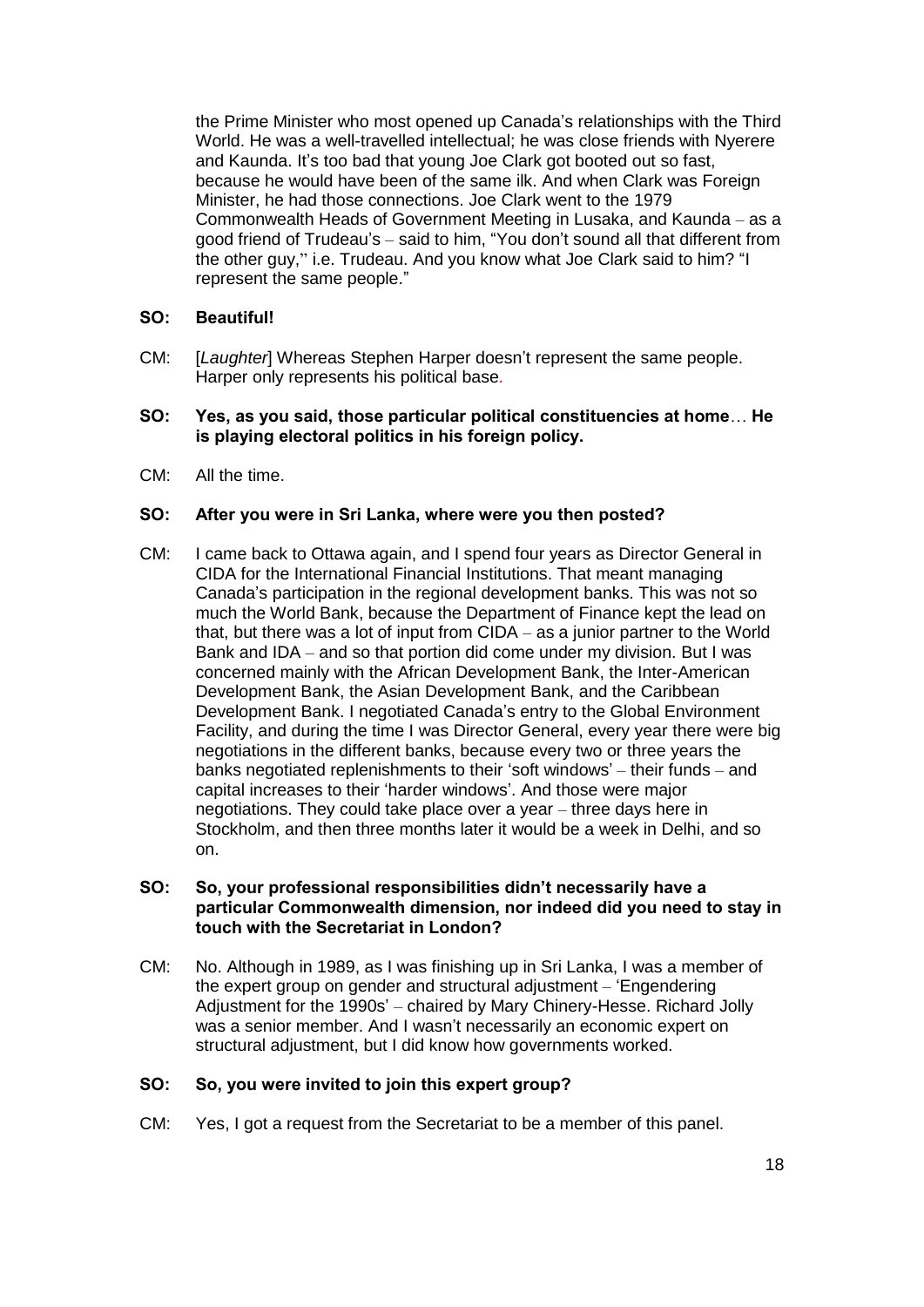## **SO: This was in the last year of Sonny Ramphal's tenure as Secretary General, before he was replaced by Emeka.**

CM: That's right. So, from Sri Lanka, I flew to London two or three times in my last year. I asked permission from my government if I could do that. They were more than happy.

## **SO: Did you make any personal observations on how the Secretariat was changing as an international organisation at that particular time, and its broader remit?**

CM: At that point I had been following [developments at the Secretariat], because I had close friendships. I kept in close touch with Jeanne Schoenberger, with Mary Mackie, with Lorna McLaren and with others. And, on a more formal level, with people like Chief Emeka, although I was never on close personal terms with him.

## **SO: I just wondered if you ever formed a view on whether Sonny Ramphal's particular style in dealing with the British government had become confrontational, and whether the change to Chief Emeka's much more diplomatic and patient style was a necessary transition.**

CM: Well, you see, what happens with Secretary Generals either in the UN or in the Commonwealth or another organisation is what in the UN is called, 'More Secretary than General'. The senior members of the organisation – whether it was the US in the UN or the Brits in the Secretariat – go through cycles of wanting someone who will shut up and do what he is told, or someone who will speak up and move the issues forward. And Sonny was a very good example of why two terms is enough. He had three terms. In his first term, he was absolutely brilliant: he personified the concept of Commonwealth consensus. He could walk into a Ministerial meeting anywhere, anytime, size up the situation, listen – he listened well – to all the governments speak, and then sum up in a way that everybody could say, "Oh, yes, that's good. Let's carry on." He had a fabulous ability to do that.

## **SO: That's the training of a legal mind, but also it is a phenomenal political skill.**

CM: Oh, yes. He was brilliant; absolutely brilliant. And he was at the height of his powers. The governments loved him and he was highly effective. In his second term, he was more entrenched. I'm not saying he was cruising or anything, but he was comfortable.

## **SO: And he also had the 'success of Zimbabwe' under his belt. He'd organised for Commonwealth election monitors in the Ugandan elections.**

CM: Yes, and in fact, I should come back to Uganda – I've just remembered, I was the front man for the Commonwealth group on the Economic Report on Uganda. I'll come back to that. But in [Ramphal's] third term, he descended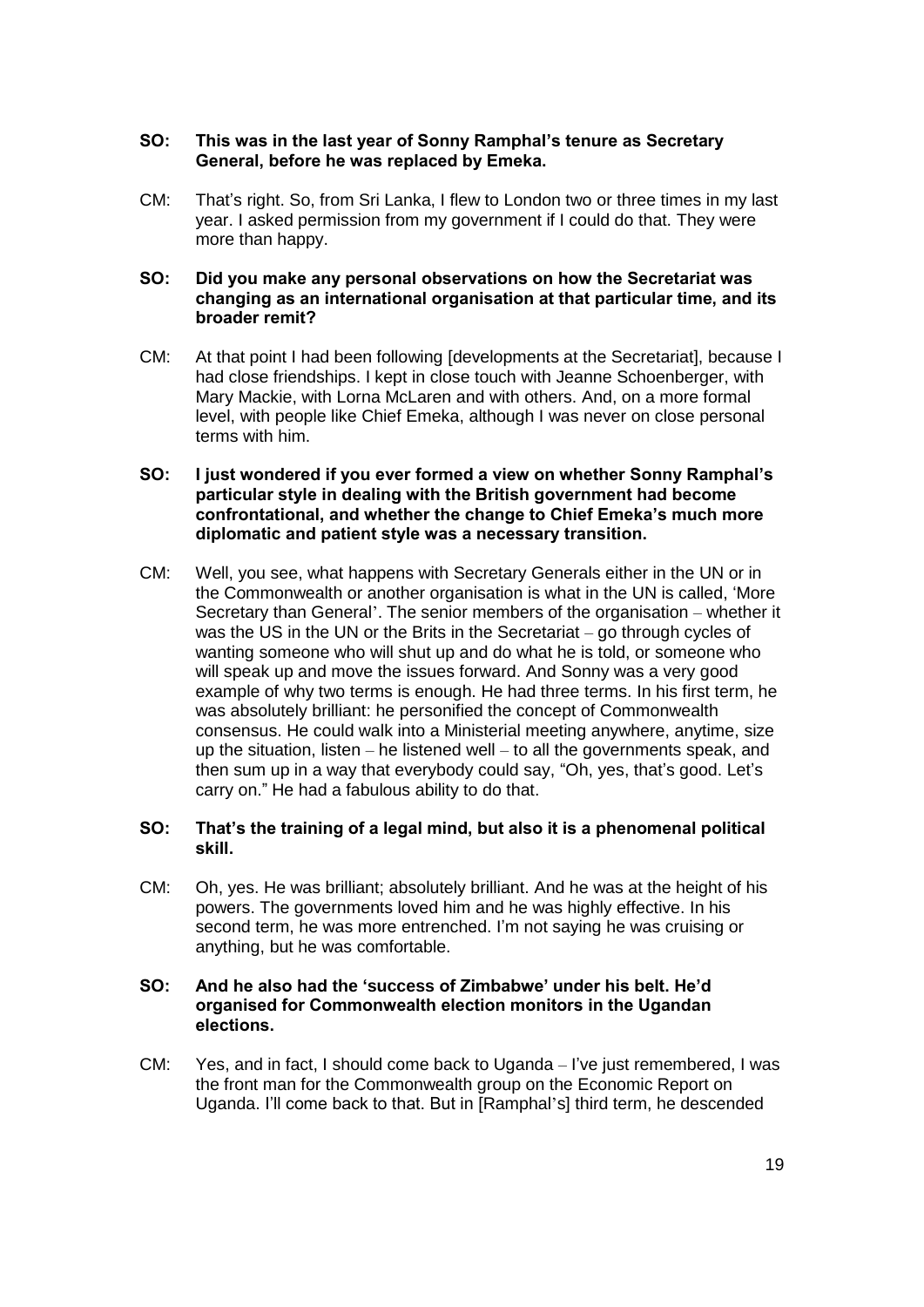into cronyism. He had a very small group around him, and that was it. Nobody else was allowed in. It was a kitchen cabinet: a very small kitchen cabinet.

## **SO: That creates organisational problems.**

CM: Hopefully I'm not the only person that's told you that.

## **SO: No, you're not. That created a scenario of in-crowds and out-crowds?**

CM: And he was putting on weight and his personal life was messy and he lost the glitter. And he lost respect for that. His brilliant mind slowed down: it got clogged up with all the other extraneous stuff that was going on, and that's too bad.

## **SO: I do know that relations between Marlborough House and King Charles Street became quite fraught.**

CM: Well, I think it was because Sonny had become a different person. And, obviously, there were other political reasons, and in terms of political decisions he was taking that I am not aware of, but within the Secretariat, that was it. But my sense at the time was that Emeka wasn't all that popular in the Secretariat as a replacement for him.

## **SO: I've been led to believe that he was popular with the Commonwealth High Commissioners?**

CM: Yes, yes.

## **SO: And having good links with the High Commissioners would be significant, as they would be persuading their own governments…**

CM: Oh, yeah, he worked the room. He was very good at laying the groundwork for his appointment. Yes, he was very good at that.

## **SO: Perhaps in a way the Australian candidate was not?**

CM: Yes. And the Australians lost their bid for a seat on the Security Council soon after that, too, I think! [*Laughter*]

#### **SO: Indeed. Perhaps there is a moral there: "Play the Commonwealth card with greater care." Can we go back to your point about your work on Uganda?**

CM: Yes…Because I'd spent three years in Nairobi with the Canadians – from 1971 to 1974 – before I jointed the Secretariat in 1975, there were a number of things I did for the Commonwealth in East Africa, because I still had contacts there. We were funding the Commonwealth East African Health Secretariat in Arusha. I remember going down there for a few meetings, and this was at the time when the East African Community was falling apart. In 1977, the East African Community – made up of Kenya, Tanzania and Uganda – came to a screeching halt, and they decided to dismantle the Community. I came to Nairobi and Arusha – I couldn't get into Uganda at the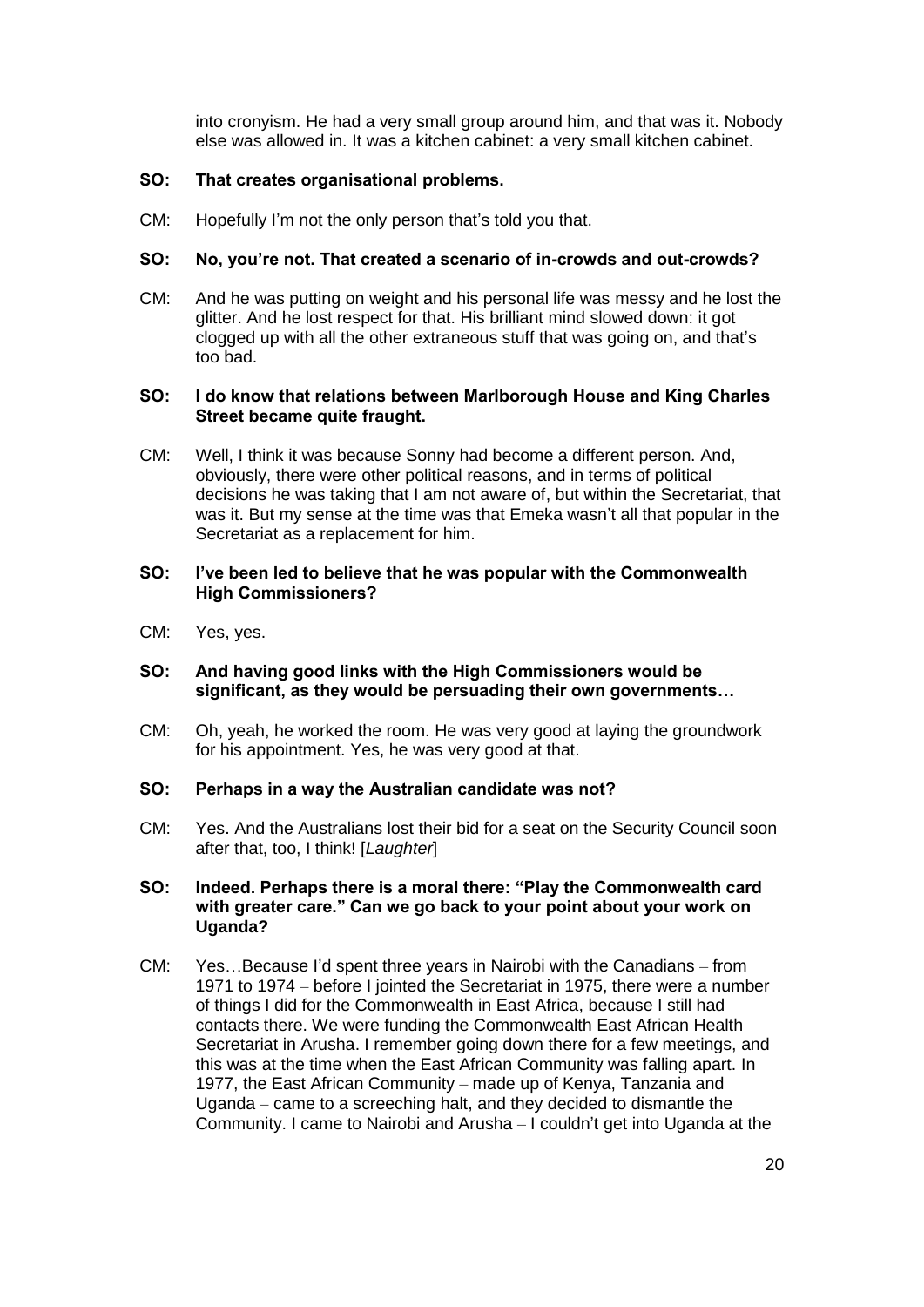time, because of the violence – and I wrote a report on the dissolution of the East African Community. Basically, I said that it was founded in false premises, given the very different economic systems and economic rates of growth of the three different countries: Kenya, at the time, was such an economic motor; Tanzania was mired in Nyerere's African socialism; and Uganda was totally ruined by Idi Amin, after having been a star of the group.

## **SO: It had been the** '**jewel of Africa'.**

CM: And was thrown away by Idi Amin. And the final blow to the Community was the fact that the Presidency was supposed to be handed on from one President to another on rotation. Nyerere refused to hand over to Idi Amin. When, years later, Africans castigated Kofi Annan for proposing something called 'humanitarian intervention', and all the African states said, "How dare you!", they forgot that Nyerere was the first, in 1979. In theory, Uganda invaded Tanzania – a "toe over the line", or something. In went Tanzania, kicked Amin out, gutsy as hell, wonderful.

## **SO: Was that a big bust-up behind the scenes in the Commonwealth, that you recall?**

CM: Oh, I think it was signs of relief all around.

## **SO: Given the murderous chaos of Amin's Uganda?**

CM: It was embarrassing. What was also embarrassing [was that] Idi Amin's original coup took place whilst Milton Obote was at the Commonwealth Heads of Government meeting in Singapore. So, it was an embarrassment there, too. And I was in Nairobi at the time Uganda was kicking out the Asian Ugandans, and we were running planes out of Entebbe to bring Ugandan Asian refugees to Canada. Most of them came to the UK, but Canada was number two in terms of their destination. We flew the planes onto the tarmac in Entebbe and we bussed people from downtown Kampala to Entebbe.

## **SO: Was there a Commonwealth dimension to that, or was that Canada acting in a humanitarian role?**

CM: No, that was Canada. That's what we did. We had a big programme in East Africa. We had a big presence in Tanzania and Uganda, with the aid programmes there and lots of experts. We got a diplomatic protest from the Ugandans afterwards that we had flown the flag on the High Commissioner's car without the High Commissioner being present, and that's because we bussed people in from Kampala to Entebbe to get on planes and we escorted them with the flag flying. You're not allowed the fly the flag unless the High Commissioner is in the car. So, we flew the flag. It even made *Time* magazine – we flew the flag and just went straight through all the road blocks. And we didn't even stop at the airport. We drove straight onto the tarmac, and loaded them up. It was interesting times! Anyways, so…

## **SO: You were talking about the Uganda economic report.**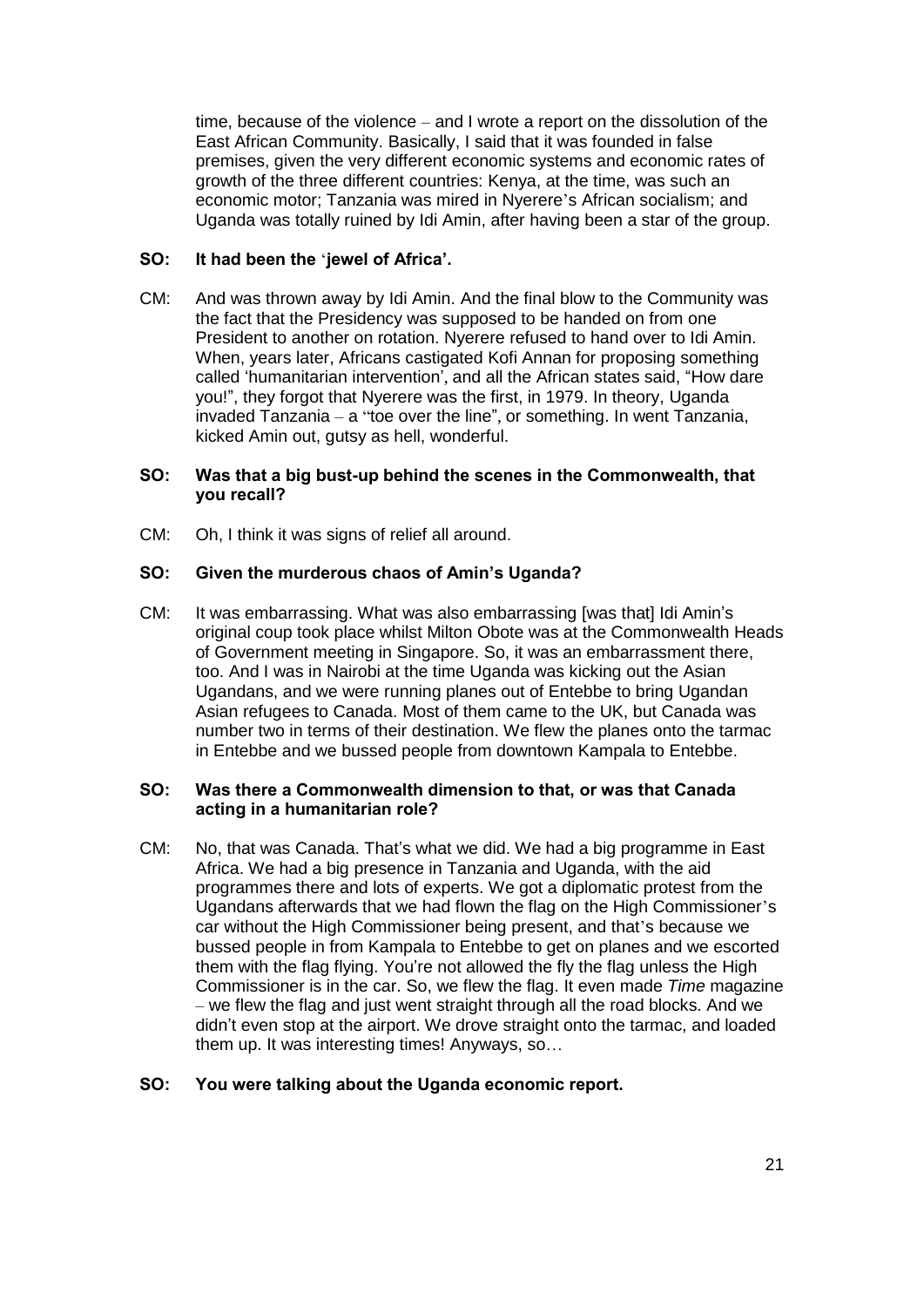CM: So, it was known that I had experience in that part of the world. The negotiations for an interim government in Uganda concluded with Lule being appointed as interim President. Lule had been a former Assistant Secretary General of the Commonwealth. So, he phoned up London and said, "Help." And Sonny Ramphal got the Managing Director of the Fund to put together a team, but it was the Secretariat and the CFTC working jointly that put together a team to write a report called *The Economic Rehabilitation of Uganda*. Somebody from the Secretariat had to go on ahead of them, and it was me. I went to Nairobi – we didn't even know if our bank accounts were active. There were no flights going into Kampala; the airlines had all shut down. I went up to Wilson Airport, the private airport in Nairobi. I had £15,000 sterling strapped around my waist. I hired a small plane – with a woman pilot, interestingly enough – and flew over the Rift Valley into Entebbe, went to downtown Kampala and into the International Hotel. No elevators were working. I was on the 13<sup>th</sup> floor. There was no water – we had a bucket there to do everything with. This was in 1979, I can't remember what month, and I tried to get Lorna to come with me – my boss wouldn't release her – because she was my assistant at the time. The team was made up of Tanzanians, Canadians, and others. It included a really brilliant and unusual Tanzanian woman, Rafika Hamisi, who had been a Minister or a Permanent Secretary in the Nyerere Government. It included Gerry Helleiner, a Canadian development economist.

So, I had to set everything up: the arrangements for the government, getting a place for them to meet. I found out that our bank account actually was functioning, so I hadn't needed to fly in with all that money. I left before the report writers had finished, but they ended up flying out because there were bombs in the capital. Then they published the report in London. So, there was a very strong Commonwealth connection there, at the beginning.

- **SO: This is completely eclipsed in the remembered Commonwealth history of 1979. Most of the focus is on what was going on in Rhodesia in 1979, rather than on how the Commonwealth was trying to help Uganda sort itself out.**
- CM: Yes. The problem is that the Lule Government was very weak and didn't last long. God knows how much, if any, of the report was ever implemented.

## **SO: So, you weren't involved in any way in the Commonwealth election monitoring exercise in Uganda the following year?**

CM: No, I wasn't. That would have been handled through the political side, rather than the Commonwealth Fund. As someone who occupied the position I did in the CFTC, I wouldn't necessarily have been the one to go out and do it. I went out to oversee writing the report because I had been involved. I was known to the Ugandans, and knew the area.

#### **SO: Carolyn, how and why do you think the Commonwealth has survived?**

CM: I knew you were going to ask that! I was trying to think about that. I keep wanting to say 'inertia'!

## **SO: [***Laughter***] 'Masterly inactivity'!**